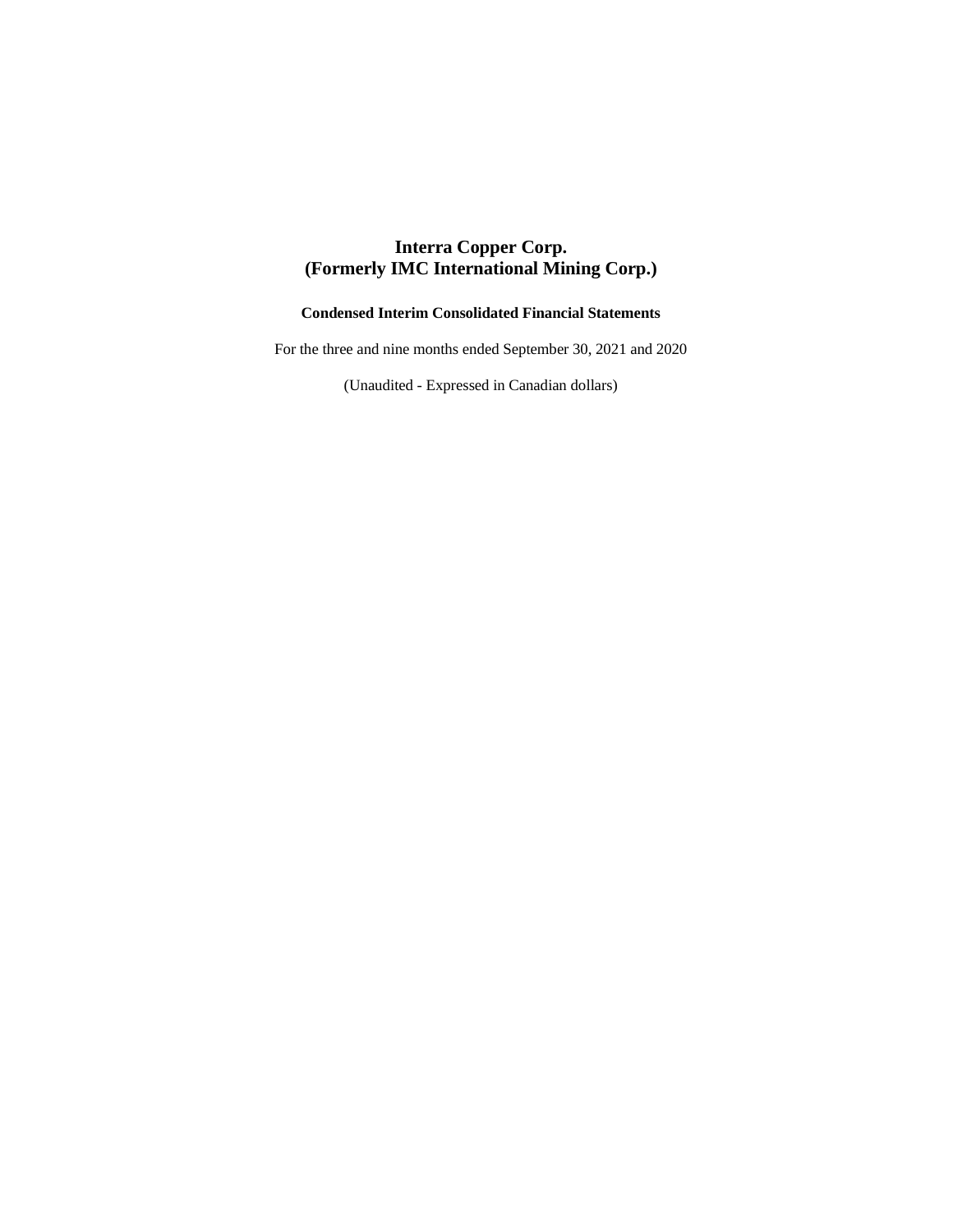# **Notice of Disclosure of No Auditor Review of the Condensed Interim Consolidated Financial Statements for the Three and Nine Months Ended September 30, 2021.**

Under National Instrument 51-102, Part 4, subsection 4.3(3)(a), if an auditor has not performed a review of the condensed interim consolidated financial statements, they must be accompanied by a notice indicating that the condensed consolidated interim financial statements have not been reviewed by an auditor.

The accompanying unaudited condensed interim consolidated financial statements of Interra Copper Corp. (formerly IMC International Mining Corp). (the "Company") have been prepared by and are the responsibility of management. These condensed interim consolidated financial statements for the three and nine months ended September 30, 2021 have not been reviewed or audited by the Company's independent auditors.

November 25, 2021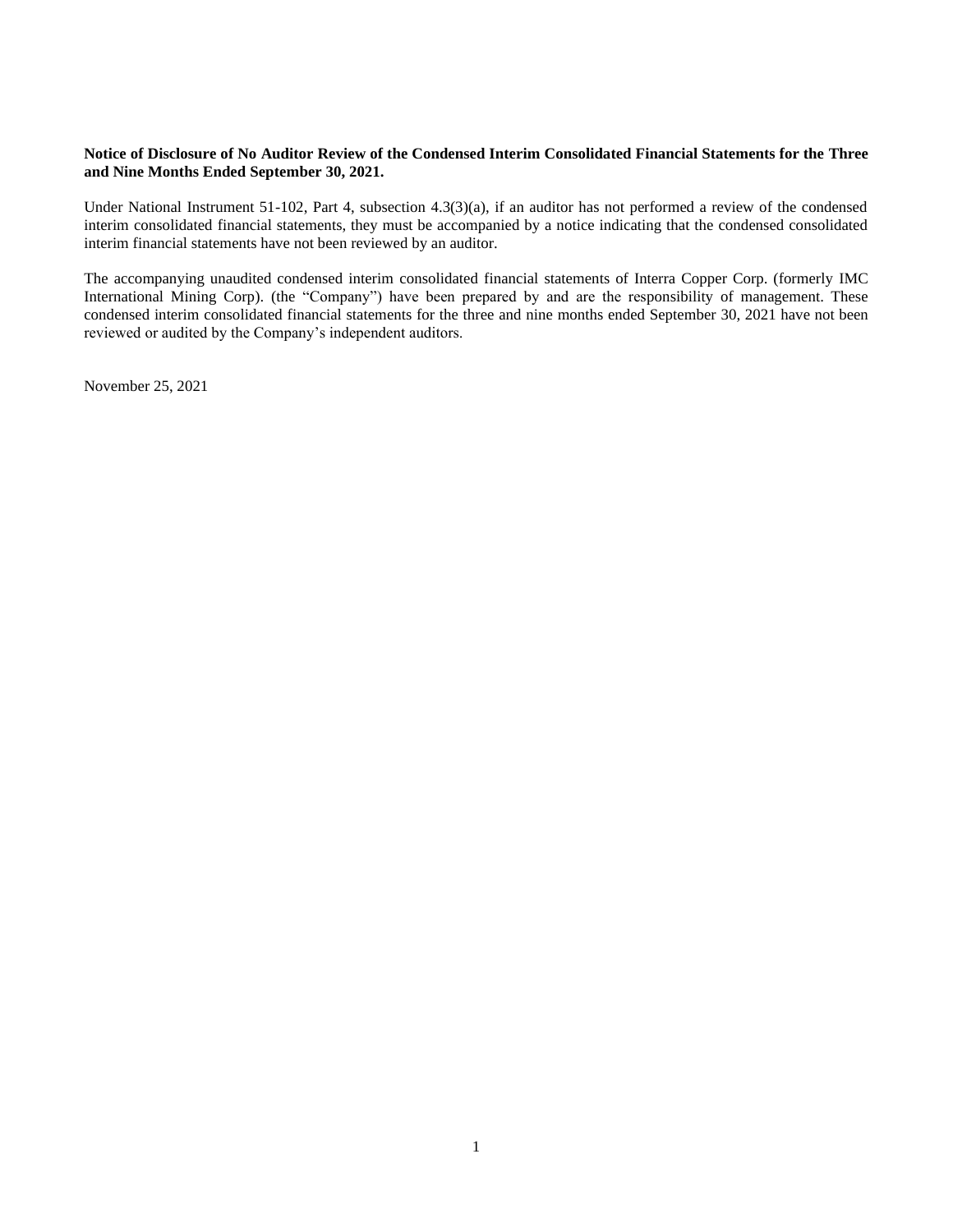# **Interra Copper Corp. (formerly IMC International Mining Corp.) Condensed Interim Consolidated Statements of Financial Position**

(Unaudited - Expressed in Canadian dollars)

|                                            | <b>Note</b> | <b>September 30, 2021</b> | December 31, 2020 |
|--------------------------------------------|-------------|---------------------------|-------------------|
|                                            |             | \$                        | \$                |
| <b>ASSETS</b>                              |             |                           |                   |
| Current                                    |             |                           |                   |
| Cash                                       |             | 991,912                   | 907,658           |
| Accounts receivable                        |             | 29,090                    | 72,760            |
| Prepaid expenses and deposits              | 5           | 547,892                   | 182,729           |
| GST/HST recoverable                        |             | 107,598                   |                   |
|                                            |             | 1,676,492                 | 1,163,147         |
| Reclamation bond                           | 6           | 25,000                    | 10,000            |
| Exploration and evaluation assets          | 7           | 5,559,918                 | 3,804,195         |
| <b>Total assets</b>                        |             | 7,261,410                 | 4,977,342         |
|                                            |             |                           |                   |
| <b>LIABILITIES</b>                         |             |                           |                   |
| Accounts payable and accrued liabilities   | 9           | 631,964                   | 13,914            |
| <b>Total liabilities</b>                   |             | 631,964                   | 13,914            |
| <b>SHAREHOLDERS' EQUITY</b>                |             |                           |                   |
| Share capital                              | 8           | 9,259,601                 | 7,525,744         |
| Reserve                                    | 8           | 2,733,086                 | 1,204,937         |
| Shares to be issued                        | 8           | 151,500                   |                   |
| Accumulated deficit                        |             | (5,514,741)               | (3,767,253)       |
| <b>Total equity</b>                        |             | 6,629,446                 | 4,963,428         |
| Total liabilities and shareholders' equity |             | 7,261,410                 | 4,977,342         |

Nature of operations and going concern (Notes 1, 2) Subsequent events (Note 13)

These unaudited condensed interim consolidated financial statements were authorized for issue by the Board of Directors on November 23, 2021.

Approved on behalf of the Board of Directors:

*"DW J. McAdam" "T. Greg Hawkins"*

Director Director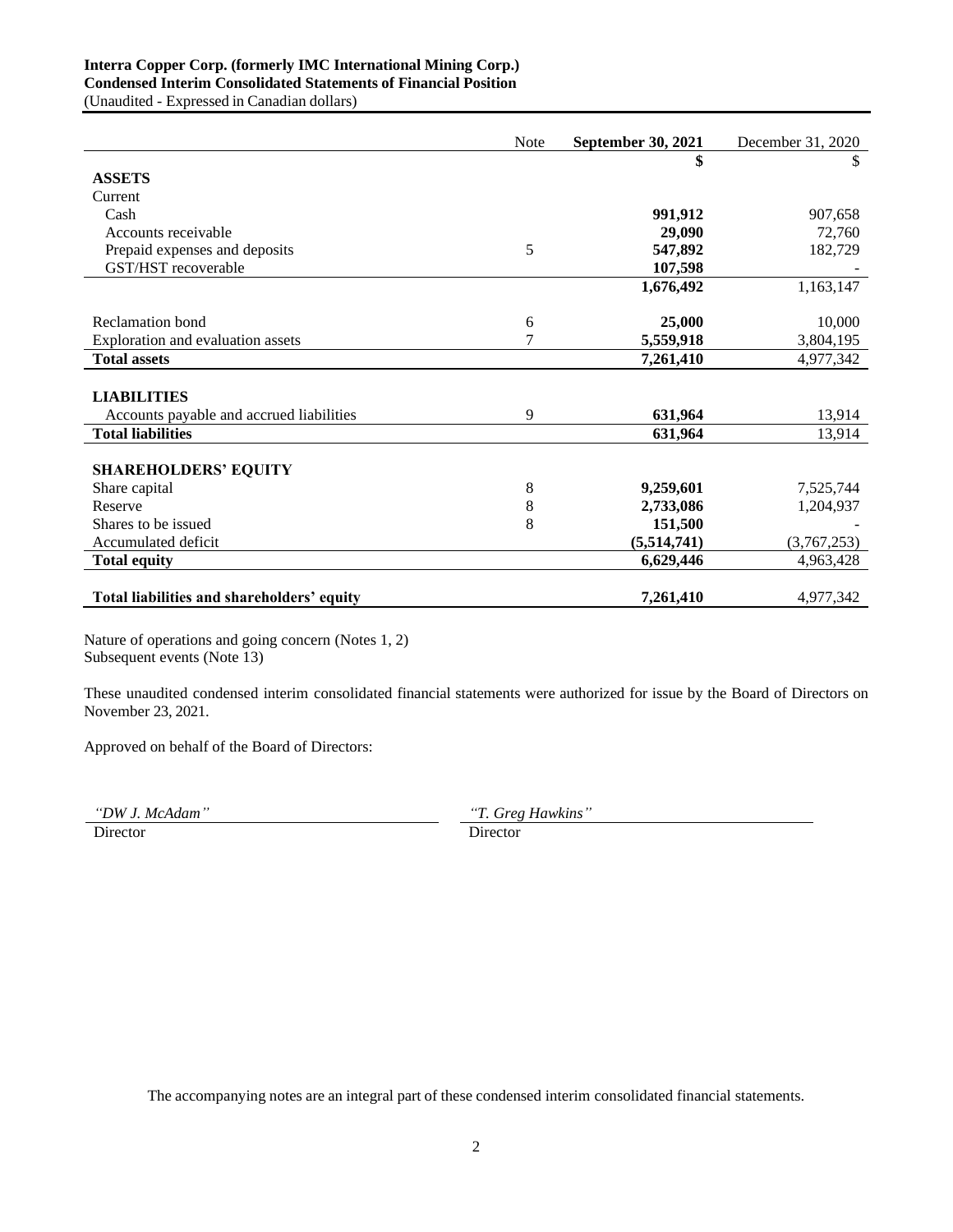# **Interra Copper Corp. (formerly IMC International Mining Corp.) Condensed Interim Consolidated Statements of Loss and Comprehensive Loss**

(Unaudited - Expressed in Canadian dollars, except number of shares)

|                                                 |             |            | Three months ended |            | Nine months ended |
|-------------------------------------------------|-------------|------------|--------------------|------------|-------------------|
|                                                 |             |            | September 30,      |            | September 30,     |
|                                                 | <b>Note</b> | 2021       | 2020               | 2021       | 2020              |
|                                                 |             | \$         | \$                 | \$         | \$                |
| <b>OPERATING EXPENSES</b>                       |             |            |                    |            |                   |
| Share-based payments                            | 8,9         | 232,040    |                    | 610,020    |                   |
| Advertising and marketing                       |             | 102,463    | 235,361            | 354,830    | 1,708,415         |
| Management fees                                 | 9           | 75,477     | 46,500             | 189,527    | 120,639           |
| Investor relations                              |             | 36,370     | 4,621              | 68,380     | 28,293            |
| Professional fees                               |             | 8,503      | 59,500             | 63,309     | 263,425           |
| Filing fees                                     |             | 7,407      | 12,210             | 49,459     | 55,867            |
| Office                                          |             | 748        | 13,813             | 34,442     | 28,480            |
| Director fees                                   | 9           | 10,637     | 8,128              | 31,268     | 8,128             |
| Consulting                                      |             | 13,785     | 306                | 17,785     | 53,547            |
| Exploration and evaluation                      |             | 1,300      |                    | 7,953      |                   |
| Travel                                          |             | 2,901      | 4,824              | 2,901      | 5,986             |
| <b>Total operating expenses</b>                 |             | 491,631    | 385,263            | 1,429,874  | 2,272,780         |
| <b>OTHER EXPENSES</b>                           |             |            |                    |            |                   |
| Impairment of exploration and evaluation assets | 7           | 317,596    |                    | 317,596    |                   |
| Foreign exchange                                |             |            | 13,198             | 18         | 32,445            |
| Loss and comprehensive loss for the period      |             | 809,229    | 398,461            | 1,747,488  | 2,305,225         |
|                                                 |             |            |                    |            |                   |
| Weighted average number of common shares        |             |            |                    |            |                   |
| outstanding                                     |             |            |                    |            |                   |
| Basic and diluted                               |             | 0.01       | 0.01               | 0.03       | 0.06              |
| Loss per share                                  |             |            |                    |            |                   |
| Basic and diluted                               |             | 74,460,903 | 52,175,507         | 67,370,519 | 41,909,851        |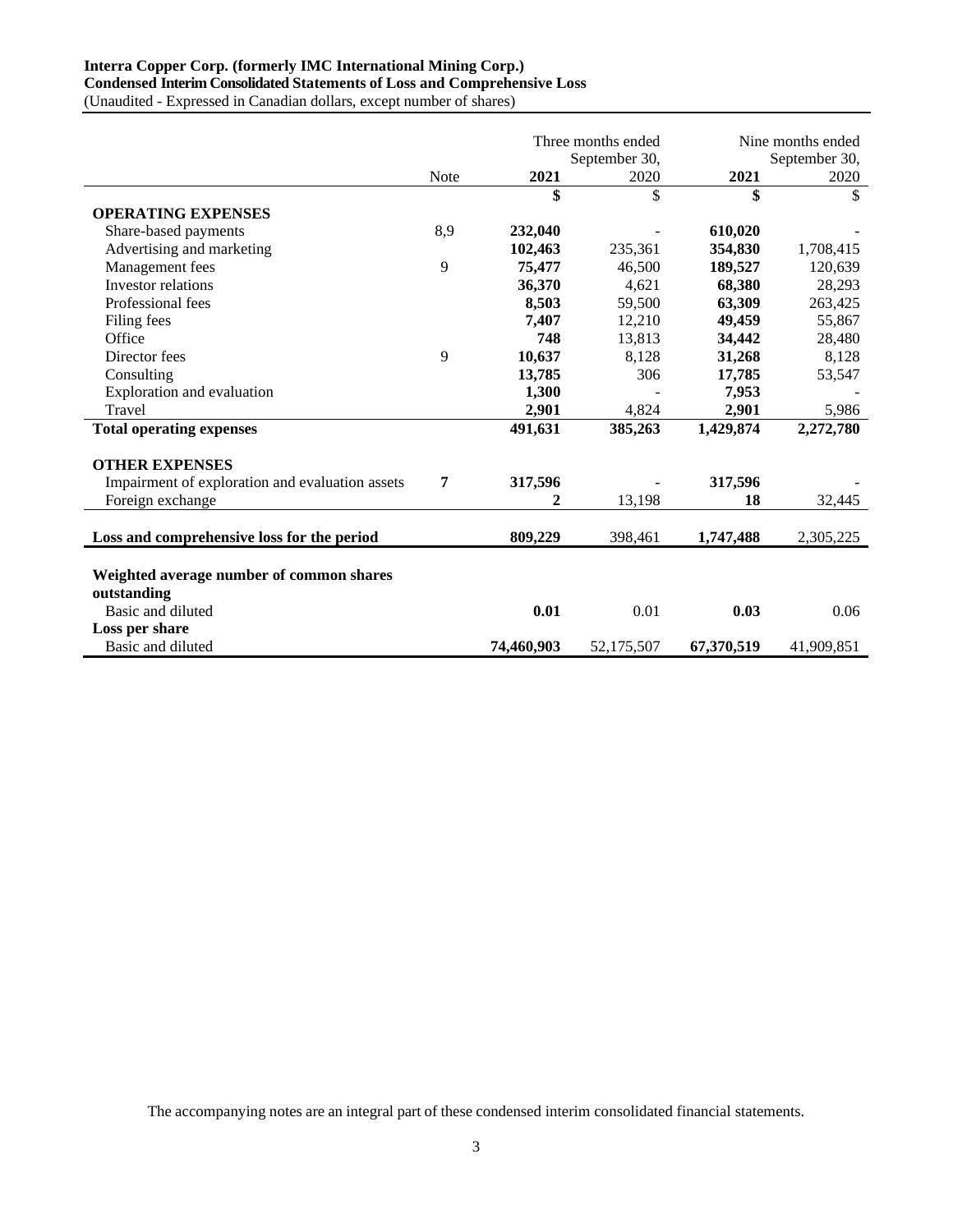### **Interra Copper Corp. (formerly IMC International Mining Corp.) Condensed Interim Consolidated Statements of Changes in Equity**  (Unaudited - Expressed in Canadian dollars, except number of shares)

|                                            |             | Share capital  |            |           |              |                |                     |
|--------------------------------------------|-------------|----------------|------------|-----------|--------------|----------------|---------------------|
|                                            |             |                |            |           | Shares to be |                |                     |
|                                            | <b>Note</b> | Common shares  | Amount     | Reserve   | Issued       | Deficit        | <b>Total Equity</b> |
|                                            |             | #              | \$         | \$        | \$           | \$             | \$                  |
| <b>Balance at January 1, 2020</b>          |             | 27,205,392     | 1,016,820  | 290,250   |              | (655, 648)     | 651,422             |
| Warrants exercised                         | 8           | 9,646,922      | 545,808    |           |              |                | 545,808             |
| Options exercised                          | 8           | 900,000        | 144,000    |           |              |                | 144,000             |
| Flow through shares issued                 | 8,12        | 3,733,334      | 1,260,000  |           |              |                | 1,260,000           |
| Shares issued for private placement        | 8           | 6,430,324      | 2,286,219  |           |              |                | 2,286,219           |
| Shares issued for Thane                    | 6           |                | (238, 481) |           |              |                | (238, 481)          |
| Share issuance cost                        | 8           | 5,463,158      | 2,076,000  |           |              |                | 2,076,000           |
| Net loss for the period                    |             |                |            |           |              | (2,305,225)    | (2,305,225)         |
| <b>Balance at September 30, 2020</b>       |             | 53,379,130     | 7,090,366  | 290,250   |              | (2,960,873)    | 4,419,743           |
| Warrants exercised                         | 8           | 4,830,000      | 241,500    |           |              |                | 241,500             |
| Shares issued for private placement        | 8           |                | 88,437     |           |              |                | 88,437              |
| Shares issued for Thane                    | 6           |                | 519,000    |           |              |                | 519,000             |
| Share issuance cost                        | 8           |                | (413, 559) | 206,778   |              |                | (206, 781)          |
| Share-based payments                       |             |                |            | 707,909   |              |                | 707,909             |
| Net loss for the period                    |             |                |            |           |              | (806, 380)     | (806, 380)          |
| <b>Balance at December 31, 2020</b>        |             | 58,209,130     | 7,525,744  | 1,204,937 | ٠            | (3,767,253)    | 4,963,428           |
| Warrants exercised                         | 8           | 1,200,000      | 60,000     |           |              |                | 60,000              |
| Flow through shares issued                 | 8,12        | 8,873,740      | 1,175,537  | 599,211   |              |                | 1,774,748           |
| Shares issued for private placement        | 8           | 6,178,033      | 614,769    | 311,936   |              |                | 926,705             |
| Share issuance costs                       | 8           | $\blacksquare$ | (116, 449) | (59, 472) |              | $\blacksquare$ | (175, 921)          |
| Broker warrants issued                     | 8           |                |            | 66,454    |              |                | 66,454              |
| Share-based payments, net of cancellations | 9           |                |            | 610,020   |              |                | 610,020             |
| Share subscriptions received               | 8           |                |            |           | 151,500      |                | 151,500             |
| Net loss for the period                    |             |                |            |           |              | (1,747,488)    | (1,747,488)         |
| <b>Balance at September 30, 2021</b>       |             | 74,460,903     | 9,259,601  | 2,733,086 | 151,500      | (5,514,741)    | 6,629,446           |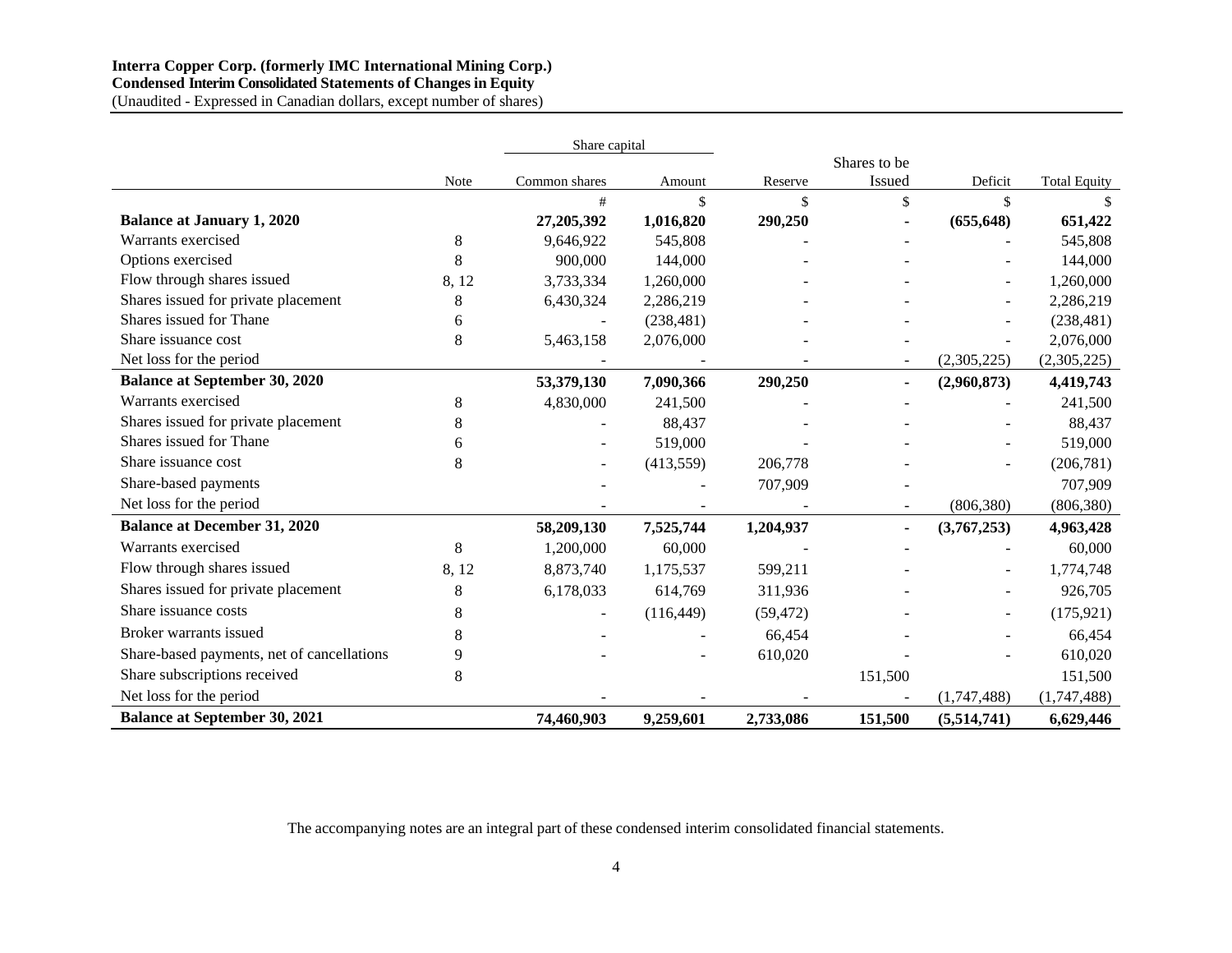# **Interra Copper Corp. (formerly IMC International Mining Corp.) Condensed Interim Consolidated Statements of Cash Flows**

(Unaudited - Expressed in Canadian dollars)

|                                                 | Note | Nine months ended<br>September 30,<br>2021 | Nine months ended<br>September 30,<br>2020 |
|-------------------------------------------------|------|--------------------------------------------|--------------------------------------------|
|                                                 |      | \$                                         | \$                                         |
| Cash flows (used in) provided by:               |      |                                            |                                            |
| <b>OPERATING ACTIVITIES:</b>                    |      |                                            |                                            |
| Loss for the period                             |      | (1,747,488)                                | (2,305,225)                                |
| Item not affecting cash                         |      |                                            |                                            |
| Share-based payments                            | 8,9  | 610,020                                    |                                            |
| Impairment of exploration and evaluation assets | 7    | 317,596                                    |                                            |
| Net changes in non-cash working capital items:  |      |                                            |                                            |
| Accounts receivable                             |      | 43,670                                     | (76, 826)                                  |
| Prepaid expenses                                |      | 25,017                                     | (447, 521)                                 |
| GST/HST recoverable                             |      | (107, 598)                                 |                                            |
| Reclamation bond                                |      | (15,000)                                   | (10,000)                                   |
| Accounts payable and accrued liabilities        |      | 48,810                                     | (36, 417)                                  |
| Net cash used in operating activities           |      | (824, 973)                                 | (2,875,989)                                |
|                                                 |      |                                            |                                            |
| <b>INVESTING ACTIVITIES</b>                     |      |                                            |                                            |
| Investment in exploration and evaluation assets | 7    | (1,894,259)                                | (2,723,723)                                |
| Net cash used in investing activities           |      | (1,894,259)                                | (2,723,723)                                |
|                                                 |      |                                            |                                            |
| <b>FINANCING ACTIVITIES</b>                     |      |                                            |                                            |
| Proceeds from private placements                | 8    | 2,701,453                                  | 6,189,463                                  |
| Share issuance costs                            | 8    | (109, 467)                                 |                                            |
| Proceeds from promissory note                   |      |                                            | 195,974                                    |
| Proceeds from exercise of warrants              | 8    | 60,000                                     |                                            |
| Share subscriptions received                    | 8    | 151,500                                    |                                            |
| Net cash provided by financing activities       |      | 2,803,486                                  | 6,385,437                                  |
| Foreign exchange effect                         |      |                                            | 29,298                                     |
|                                                 |      |                                            |                                            |
| Change in cash                                  |      | 84,254                                     | 815,023                                    |
| Cash, beginning of period                       |      | 907,658                                    | 1,769                                      |
| Cash, end of the period                         |      | 991,912                                    | 816,792                                    |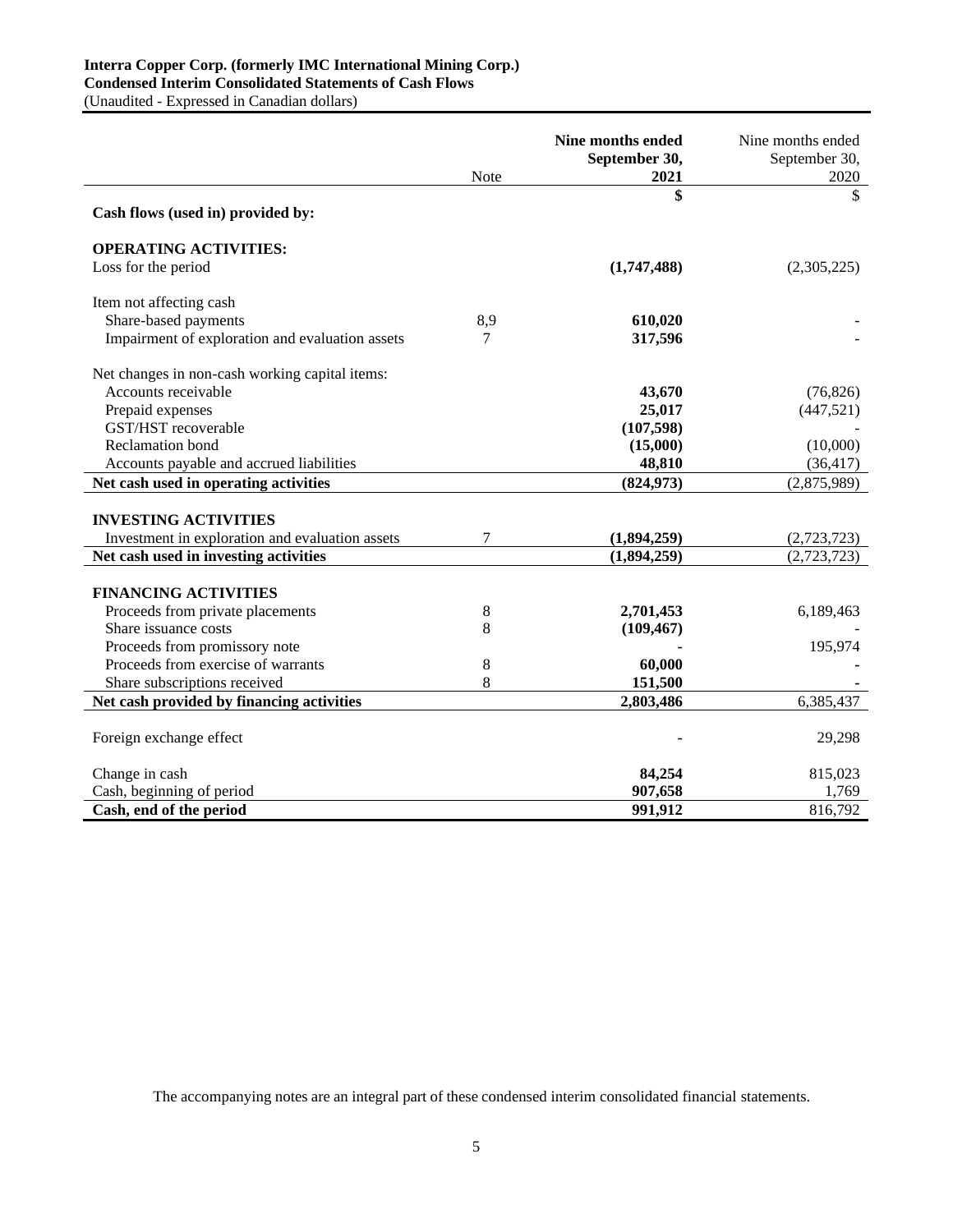### **1. NATURE OF OPERATIONS**

Interra Copper Corp. (formerly IMC International Mining Corp.) (the "Company" or "Interra") was incorporated under the laws of British Columbia on August 30, 2018, for the purposes of a plan of arrangement (the "Arrangement") with Chemesis International Inc. ("Chemesis").

On February 1, 2019, Chemesis transferred all of the issued and outstanding common shares of its wholly owned subsidiary, Canadian Mining of Arizona Inc. ("CMAI"), to Interra in exchange for 6,493,242 Interra common shares. Further, the Company granted 610,000 options at a weighted average exercise price of \$0.265 per option and 458,028 warrants at an exercise price of \$0.125.

On January 2, 2020, the Company split its shares on a 2:1 basis. All common shares, warrants and options in these condensed interim consolidated financial statements are stated post-split.

The Company is a junior mineral exploration company engaged in the acquisition, exploration and evaluation of natural resource properties in British Columbia, Canada. The Company currently has one mineral exploration property, which is the Thane Property located in north-central British Columbia (Note 7).

Interra's registered and records office is Suite 2200, 885 West Georgia Street, Vancouver, British Columbia, V6C 3E8. The Company is listed on the Canadian Securities Exchange ("CSE") and trades under the symbol "IMCX". On March 3, 2020, the common shares of the Company were also listed on the Frankfurt Stock Exchange under the symbol "3MX". On February 26, 2021, the common shares of the Company were quoted on the OTCQB Marketplace under the symbol "IMIMF" in the United States.

# **2. GOING CONCERN**

These unaudited condensed interim consolidated financial statements (the "interim financial statements") have been prepared on the assumption that the Company will continue as a going concern, meaning it will continue in operation for the foreseeable future and will be able to realize its assets and discharge its liabilities in the ordinary course of operations. Different bases of measurement may be appropriate if the Company is not expected to continue operations for the foreseeable future.

As at September 30, 2021, the Company had working capital of \$1,044,528 (December 31, 2021 - \$1,149,233) and accumulated deficit of \$5,197,145 (December 31, 2021 - \$3,767,253). During the nine months ended September 30, 2021, the Company incurred a net loss of \$1,429,892 (September 30, 2020 - \$2,305,225) and expects to incur further losses in the development of its business. To date the Company has not earned any revenue and is considered to be in the exploration stage. The Company's operations are funded from equity financings which are dependent upon many external factors. Although management considers that the Company has adequate resources to maintain its core operations and planned exploration programs on its existing exploration and evaluation assets for the next twelve months, the Company recognizes it will be required to obtain additional financing beyond this period. While the Company has been successful in securing financings in the past there can be no assurance that it will be able to do so in the future.

There is material uncertainty about whether the Company will be able to obtain the required financing and complete or develop a business. This material uncertainty may cast significant doubt on the Company's ability to continue as a going concern. These interim financial statements do not give effect to adjustments that would be necessary to reported carrying values and classifications of assets and liabilities should the Company be unable to continue as a going concern.

In 2020, the global outbreak of coronavirus (COVID-19) resulted in changes in global supply and demand of certain mineral and energy products. These changes, including a potential economic downturn and any potential resulting direct and indirect negative impact to the Company cannot be determined, but they could have a potential material impact to the Company's project exploration activities, cash flows and liquidity. Various restrictions on gatherings, work, and access to remote communities near the Company's projects may also impact the Company's ability to perform exploration activities at the projects.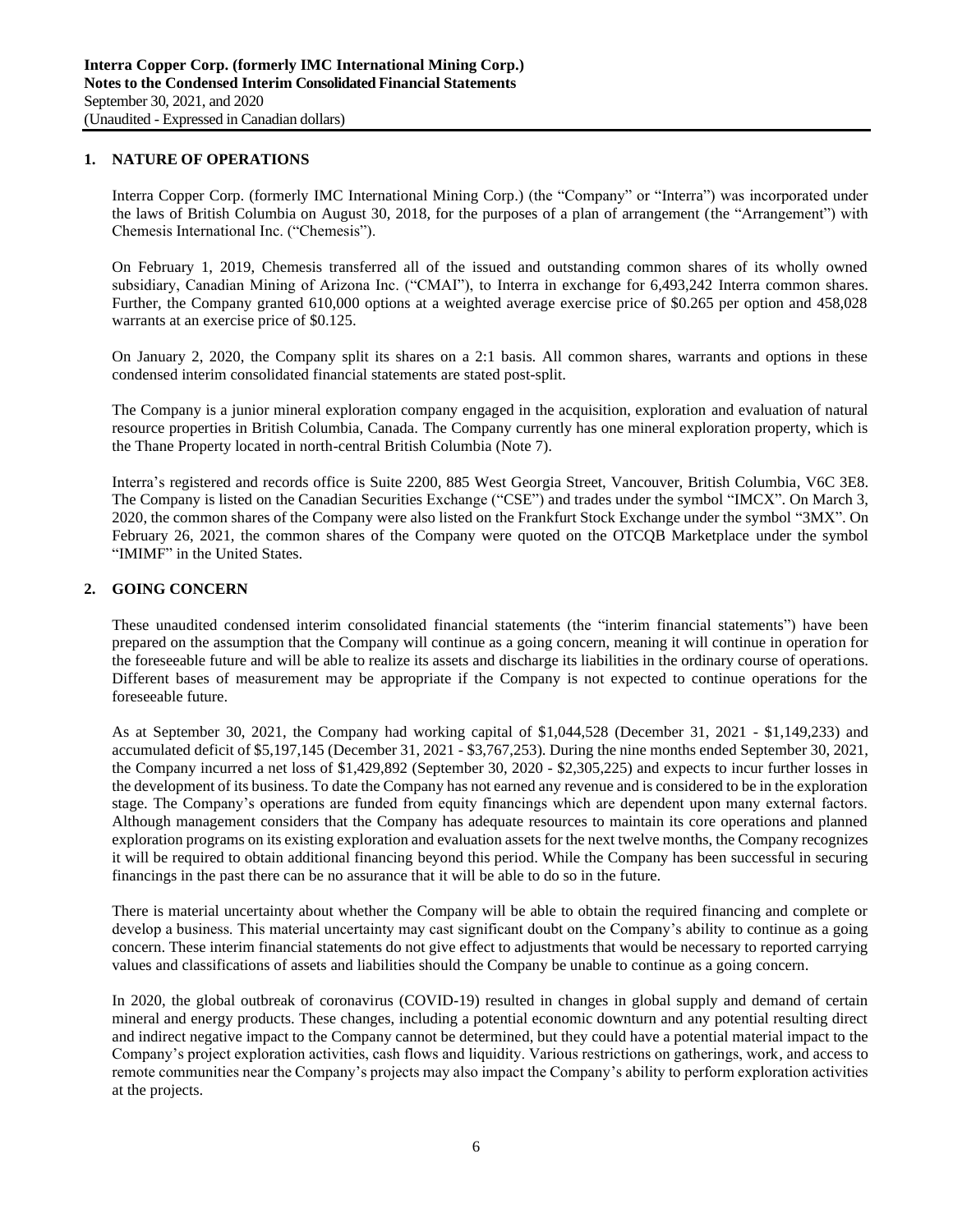### **3. BASIS OF PRESENTATION**

### **a) Statement of compliance**

These financial statements, including comparatives, have been prepared in accordance with International Financial Reporting Standards ("IFRS") as issued by the International Accounting Standards ("IASB") and interpretations of the International Financial Reporting Interpretations Committee ("IFRIC") applicable to the preparation of interim financial statements including International Accounting Standard 34 *Interim Financial Reporting*. These financial statements do not include all disclosures required for annual audited financial statements. Accordingly, they should be read in conjunction with the notes to the Company's audited financial statements for the years ended September 30, 2020 and 2019 (the "annual financial statements"), which include the information necessary or useful to understanding the Company's business and financial statement presentation.

### **b) Basis of measurement**

These interim financial statements have been prepared on a historical cost basis except for those financial instruments which have been classified at fair value through profit or loss. In addition, except for cash flow information, these interim financial statements have been prepared using the accrual method of accounting. All dollar amounts presented are in Canadian dollars unless otherwise specified.

### **c) Basis of consolidation**

These interim financial statements include the accounts of the Company and its wholly-owned subsidiaries (collectively, the "Company"). Subsidiaries are all entities over which the Company is able, directly, or indirectly, to control financial and operating policies, which is the authority usually connected with holding majority rights. Subsidiaries are fully consolidated from the date on which control is acquired by the Company. Subsidiaries are de-consolidated from the date that control by the Company ceases. Intercompany balances and transactions are eliminated upon consolidation. These interim financial statements incorporate the accounts of the Company and the following subsidiaries:

|                                 | Country of    |         | <b>Functional</b> |
|---------------------------------|---------------|---------|-------------------|
|                                 | incorporation | Holding | currency          |
| Thane Minerals Inc.             | Canada        | 100%    | Canadian dollar   |
| Canadian Mining of Arizona Inc. |               | 100%    | Canadian dollar   |

### **d) Significant judgements, estimates & assumptions**

The preparation of the Company's interim financial statements in conformity with IFRS requires management to make judgments, estimates and assumptions that affect the reported amounts of assets and liabilities and disclosures of contingent assets and liabilities at the date of the interim financial statements and the reported amounts of revenues and expenses during the reporting period. Estimates and assumptions are continually evaluated and are based on management's experience and other factors, including expectations of future events that are believed to be reasonable under the circumstances. Actual results could differ from these estimates.

# Critical accounting judgments

The assumption that the Company will be able to continue as a going concern is subject to critical judgments by management with respect to assumptions surrounding the short and long-term operating budget, expected profitability, investing and financing activities and management's strategic planning. Should those judgments prove to be inaccurate, management's continued use of the going concern assumption could be inappropriate.

Information about critical judgments in applying accounting policies that have the most significant effect on the amounts recognized in the financial statements include, but are not limited to, the following: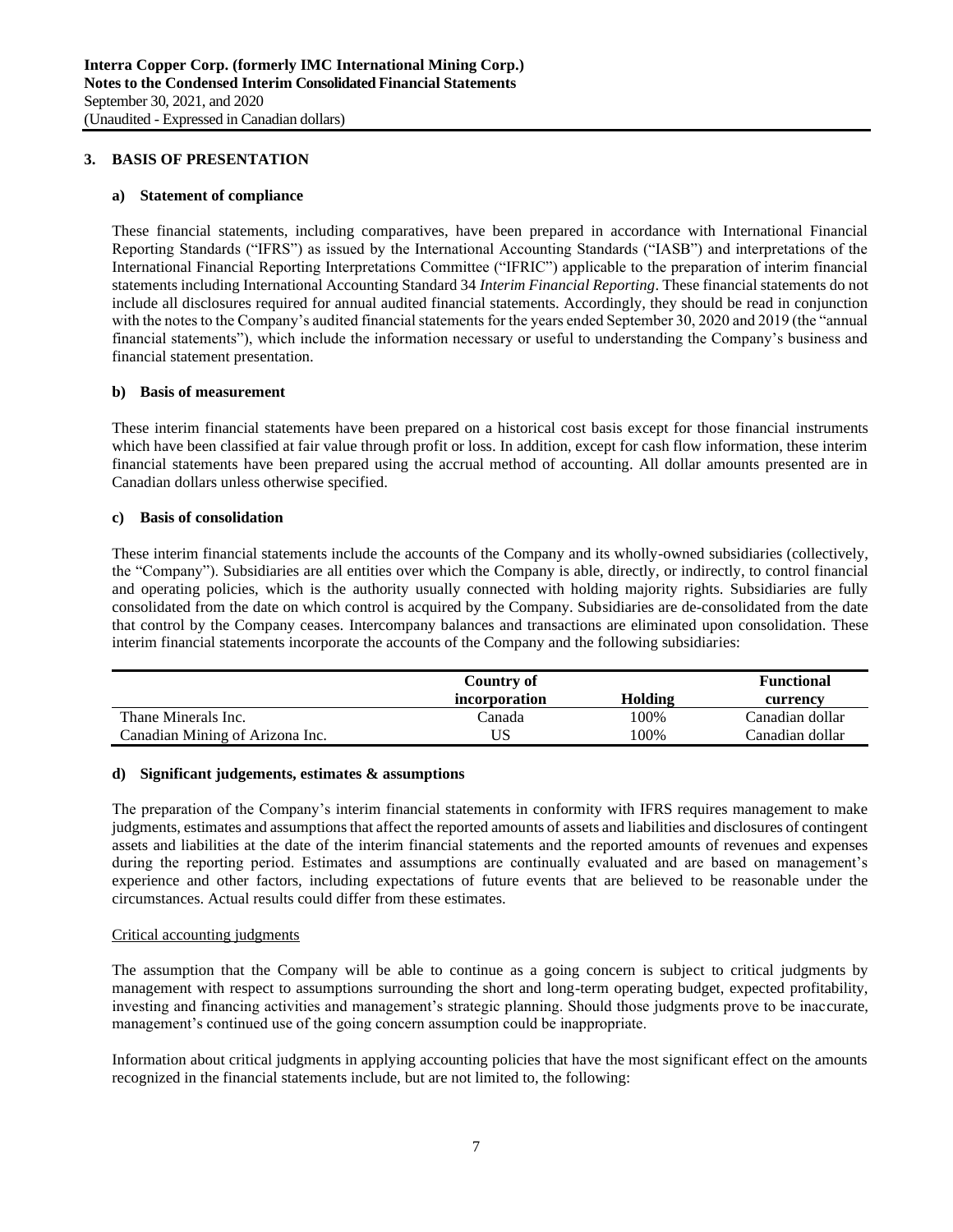# **3. BASIS OF PRESENTATION (CONTINUED)**

#### *Functional currency*

Determination of an entity's functional currency involves judgment taking into account the transactions, events, and conditions relevant to the entity. Determination of functional currency involves evaluating evidence about the primary economic environment in which the entity operations and is re-evaluated when facts and circumstances indicate that conditions have changed.

### *Going concern*

The assessment of the Company's ongoing viability as an operating entity and determination of the related disclosures require significant judgment.

#### *Impairment of exploration and evaluation assets*

The Company is required to make significant judgments regarding the capitalization of the costs incurred in respect to its exploration and evaluation assets. The Company is also required to make significant judgments on the ongoing feasibility of mineral exploration, and whether there are indicators that the development of a specific area is unlikely, and exploration and evaluation assets should be impaired.

### *Completeness of reclamation liabilities*

Management determines the future costs the Company will incur to complete the rehabilitation work that is required to comply with existing laws, regulations, and agreements in place at each exploration site. Actual costs incurred may differ from those amounts estimated. Future changes to environmental laws and regulations could increase the extent of rehabilitation work required by the Company. Management determined at the date of the Statement of Financial Position that no material rehabilitation provisions were required under IAS 37 *Provisions, Contingent Liabilities, and Contingent Assets*.

#### Critical accounting estimates

Critical accounting estimates are estimates and assumptions made by management that may result in a material adjustment to the carrying amount of assets and liabilities within the next financial year and include, but are not limited to, the following:

#### *Share-based payments*

The fair value of stock options issued are subject to the limitations of the Black-Scholes option pricing model that incorporates market data and involves uncertainty in estimates used by management in the assumptions. Because the Black-Scholes option pricing model requires the input of highly subjective assumptions, including the volatility of share prices, changes in subjective input assumptions can materially affect the fair value estimate.

#### *Income taxes*

The provision for income taxes and composition of income tax assets and liabilities require management's judgment. The application of income tax legislation also requires judgment in order to interpret legislation and apply those findings to the Company's transactions.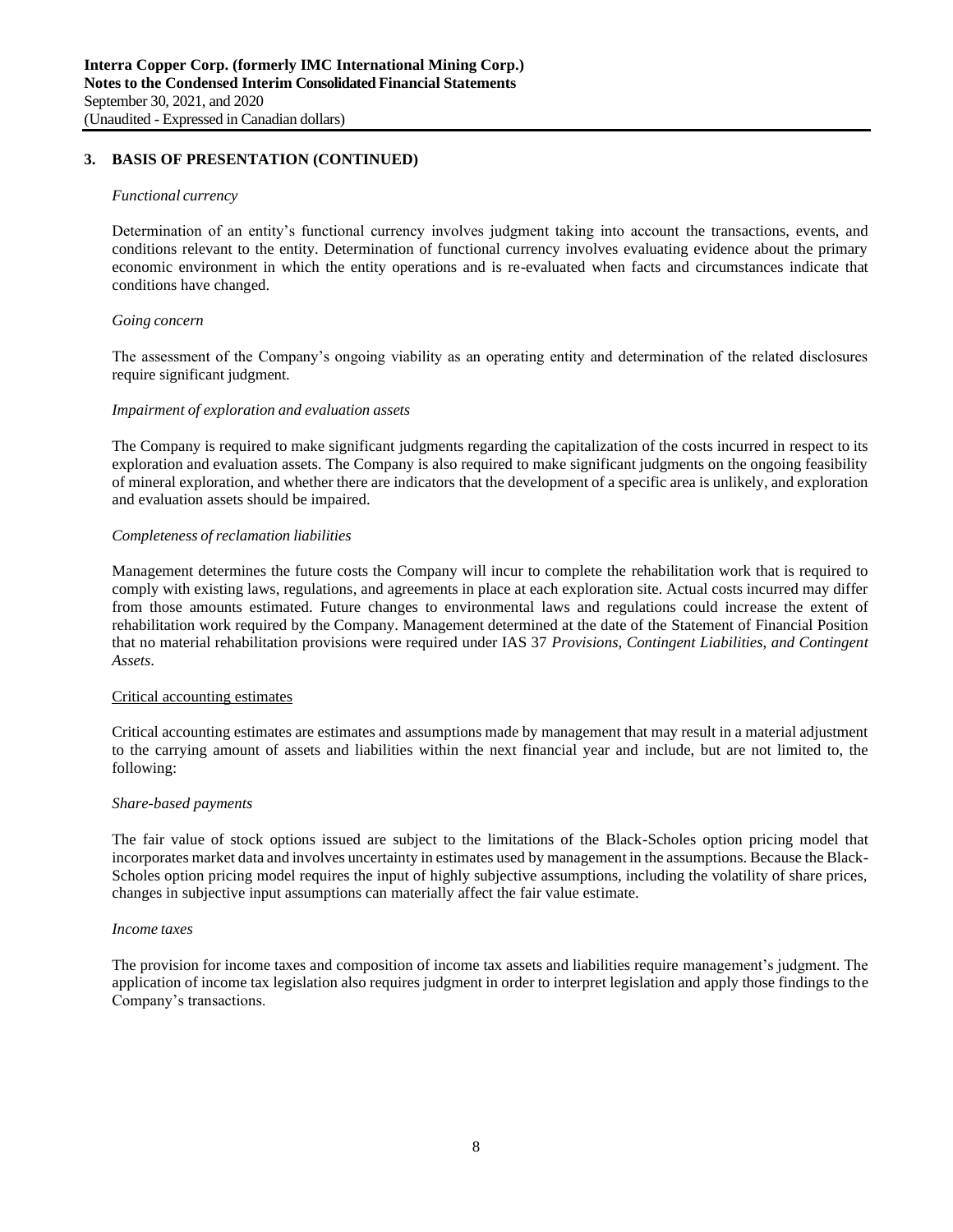# **4. SIGNIFICANT ACCOUNTING POLICIES**

With the exception for the recently adopted accounting policies below, these condensed interim consolidated financial statements have been prepared on the basis of accounting policies and methods of computation consistent with those applied in the Company's audited annual financial statement for the year ended December 31, 2020.

#### **a) Exploration and evaluation assets**

(i) Pre-license costs

Costs incurred before the Company has obtained the legal right to explore are expensed as incurred.

(ii) Exploration and evaluation costs

Once the legal right to explore has been acquired, exploration and evaluation expenditures are capitalized as incurred, unless future economic benefit is not expected to be realized. The Company capitalizes, on a property by property basis, the costs of acquiring, maintaining its interest in, and exploring and evaluating mineral properties until such time as the lease expires, it is abandoned, sold, or considered impaired in value. Indirect administrative costs are expensed as incurred. Exploration and evaluation properties are not depreciated during the exploration and evaluation stage.

Recovery of capitalized costs is dependent on successful development of economic mining operations or the disposition of the related mineral property.

Although the Company has taken steps to verify title to mineral properties in which it has an interest, these procedures do not guarantee the Company's title. Such properties may be subject to prior agreements or transfers, non-compliance with regulatory requirements or title may be affected by undetected defects.

#### **b) Decommissioning and restoration**

The Company is subject to various governmental laws and regulations relating to the protection of the environment. The environmental regulations are continually changing and are generally becoming more restrictive.

Decommissioning and restoration obligations encompass legal, statutory, contractual, or constructive obligations associated with the retirement of a long-lived tangible asset (for example, mine reclamation costs) that results from the acquisition, construction, development and/or normal operation of a long-lived asset. The retirement of a long-lived asset is reflected by another-than temporary removal from service, including sale of the asset, abandonment, or disposal in some other manner.

The fair value of a liability for decommissioning and restoration is recorded in the period in which the obligation first arises. The Company records the estimated present value of future cash flows associated with site closure and reclamation as a long-term liability and increases the carrying value of the related assets for that amount. Over time, the liability is increased to reflect an interest element in the estimated future cash flows (accretion expense) considered in the initial measurement of fair value. The capitalized cost is depreciated on either the unit-of-production basis or the straight-line basis, as appropriate.

The Company's estimates of its provision for decommissioning and restoration obligations could change as a result of changes in regulations, changes to the current market-based discount rate, the extent of environmental remediation required, and the means of reclamation or cost estimates. Changes in estimates are accounted for in the period in which these estimates are revised.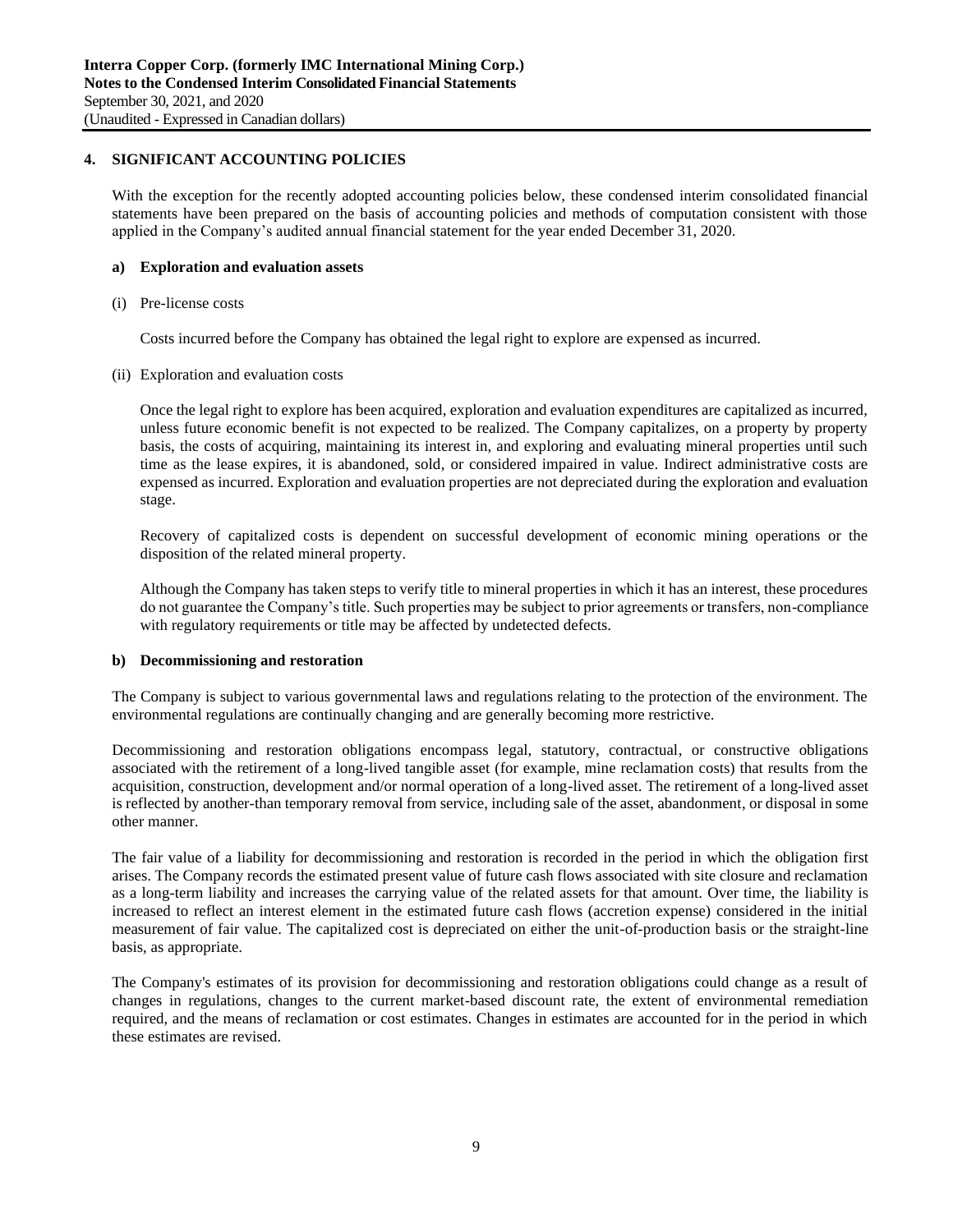# **4. SIGNIFICANT ACCOUNTING POLICIES (CONTINUED)**

### **c) Impairment of exploration and evaluation assets**

Management reviews the carrying values of its exploration and evaluation assets on an annual basis, or when an impairment indicator exists, to determine whether an impairment should be recognized. In making its assessment, management considers, among other things, exploration results to date and future exploration plans for a particular property. In addition, acquisition costs related to relinquished property rights are written off in the period of relinquishment. Capitalized acquisition costs in respect of the Company's exploration and evaluation assets may not be recoverable and there is a risk that these costs may be written down in future periods. Impairment is charged through profit and loss.

The recoverability of amounts shown as exploration and evaluation assets is dependent upon the discovery of economically recoverable reserves, the Company's ability to obtain financing to develop the properties, and the ultimate realization of profits through future production or sale of the properties. Where an impairment loss subsequently reverses, the carrying amount of the asset (or cash generating unit) is increased to the revised estimate of its recoverable amount, but to an amount that does not exceed the carrying amount that would have been determined had no impairment loss been recognized for the asset (or cash-generating unit) in prior years. A reversal of an impairment loss is recognized immediately in profit or loss.

### **d) Upcoming standards**

There are no upcoming standards that will have a material impact on the Company's interim financial statements.

# **5. PREPAID EXPENSES AND DEPOSITS**

|                                                        | September 30, | December 31. |
|--------------------------------------------------------|---------------|--------------|
|                                                        | 2021          | 2020         |
|                                                        |               |              |
| Prepaid deposits for CME Consultants Inc. <sup>1</sup> | 390,180       |              |
| Prepaid advertising and marketing services             | 157,712       | 182,729      |
|                                                        | 547.892       | 182.729      |

<sup>1</sup> During the nine months ended September 30, 2021, the Company advanced \$1,000,000 in prepaid deposits to CME Consultants Inc. for its 2021 exploration program and during that period \$609,820 was applied to invoices received.

### **6. ACQUISITION OF THANE MINERALS INC.**

On March 31, 2020, the Company completed its acquisition of Thane Minerals Inc. ("Thane"), which holds a 100% interest in the Thane property (the "Thane Property"), located in north-central British Columbia.

As consideration for the acquisition of 100% of the issued and outstanding Thane common shares, Interra agreed to issue to the current shareholders of Thane (the "Vendors") an aggregate \$2,500,000 common shares in the capital of the Company at a fair market value of \$0.475 per common share, representing 5,263,158 shares. The purchased shares are escrowed and released over a 36-month period (the "Purchased Shares").

The Company also issued 200,000 common shares at a fair market value of \$0.475 to a finder as compensation in connection with the transaction.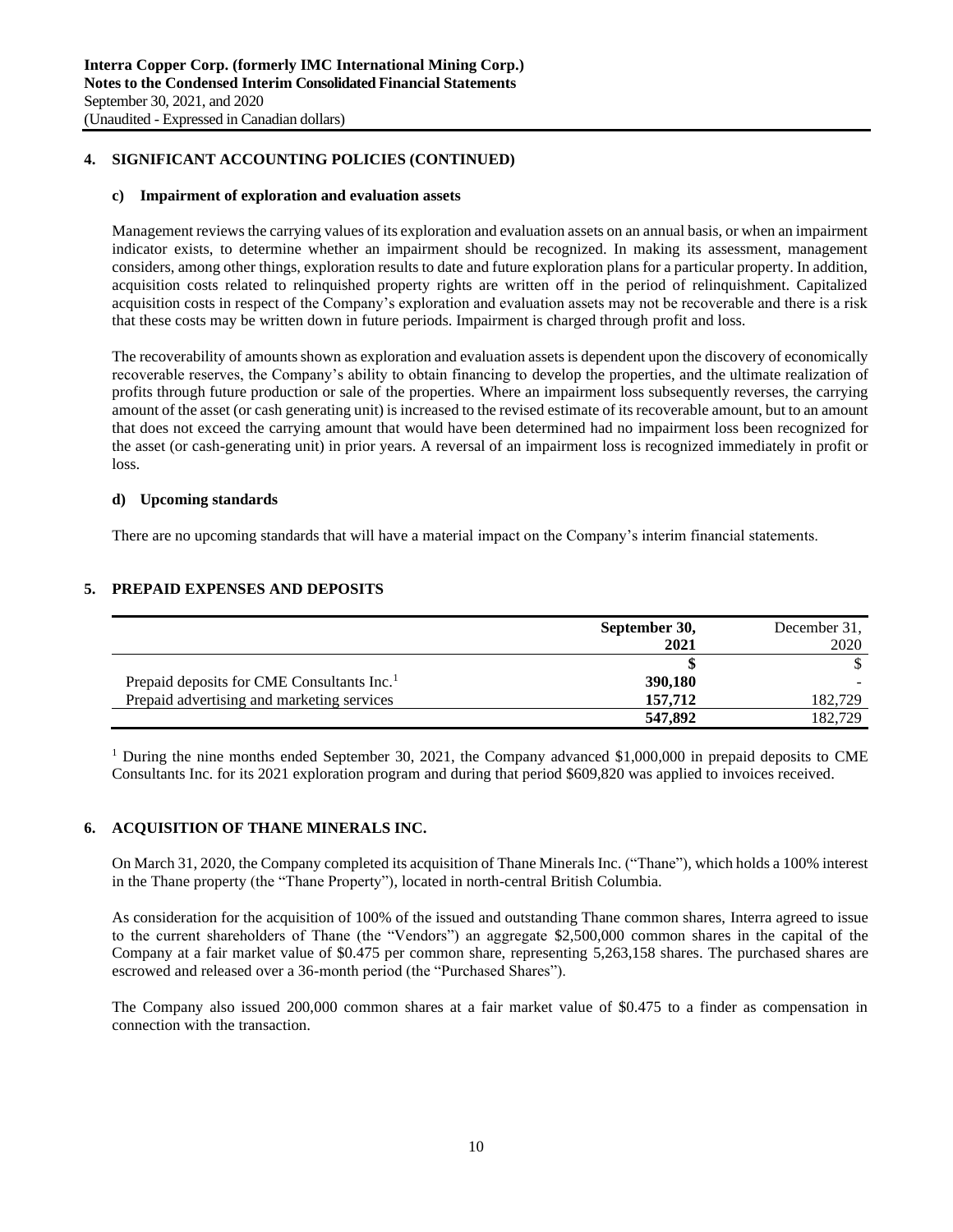# **6. ACQUISITION OF THANE MINERALS INC. (CONTINUED)**

In addition to the foregoing, if through additional exploration programs, a resource calculation of at least 800,000,000 lbs of copper-equivalent is determined by a National Instrument 43-101 compliant resource estimate to be indicated within the Thane Property project area, then the Company will issue an additional aggregate of \$2,000,000 worth of common shares (or cash in lieu) to the Vendors.

This transaction was accounted for as an asset acquisition in line with IFRS 3. The value of the shares issued over the value of Thane's shares was attributed to exploration and evaluation assets.

|                                                              | \$        |
|--------------------------------------------------------------|-----------|
| Cost of acquisition                                          |           |
| 5,463,158 common shares at a fair value of \$0.475 per share | 2,595,000 |
| Share issuance costs                                         | 93,865    |
| Total cost of acquisition                                    | 2,688,865 |
|                                                              |           |
| Fair value of net assets acquired                            |           |
| Cash                                                         | 589       |
| Receivables                                                  | 7,198     |
| Reclamation bond                                             | 10,000    |
| Exploration and evaluation assets                            | 2,674,728 |
| Total assets                                                 | 2,692,515 |
|                                                              |           |
| <b>Current liabilities</b>                                   | (3,650)   |
| Net assets acquired                                          | 2,688,865 |

On February 8, 2021, the Company entered into a non-binding letter of intent to acquire an unproven mineral interest from two directors. The Company anticipates the purchase price will be \$50,000 and a 1% net smelter return royalty. The proposed acquisition is subject to negotiation of a definitive agreement and satisfaction or waiver of other conditions. As at June 30, 2021, the non-binding letter of intent is still open and has not yet been ratified into a definitive agreement.

On May 25, 2021, the Company engaged CME Consultants Inc. to manage and supervise the 2021 exploration program for the Thane Property. The projected costs of \$2,400,000 agreed to 2021 budget.

# **7. EXPLORATION AND EVALUATION ASSETS**

|                                                 | As at September 30, 2021 |                      |                     | As at December 31, 2020 |
|-------------------------------------------------|--------------------------|----------------------|---------------------|-------------------------|
|                                                 | <b>Bullard Pass</b>      | <b>Thane Project</b> | <b>Bullard Pass</b> | Thane Project           |
|                                                 |                          |                      |                     |                         |
| Acquisition costs                               | 74.435                   | 2,674,728            | 74.435              | 2,674,728               |
| Deferred exploration costs                      | 243,161                  | 2,885,190            | 243.161             | 811,871                 |
| Impairment of exploration and evaluation assets | (317,596)                | ۰                    |                     |                         |
| Total                                           |                          | 5,559,918            | 317.596             | 3,486,599               |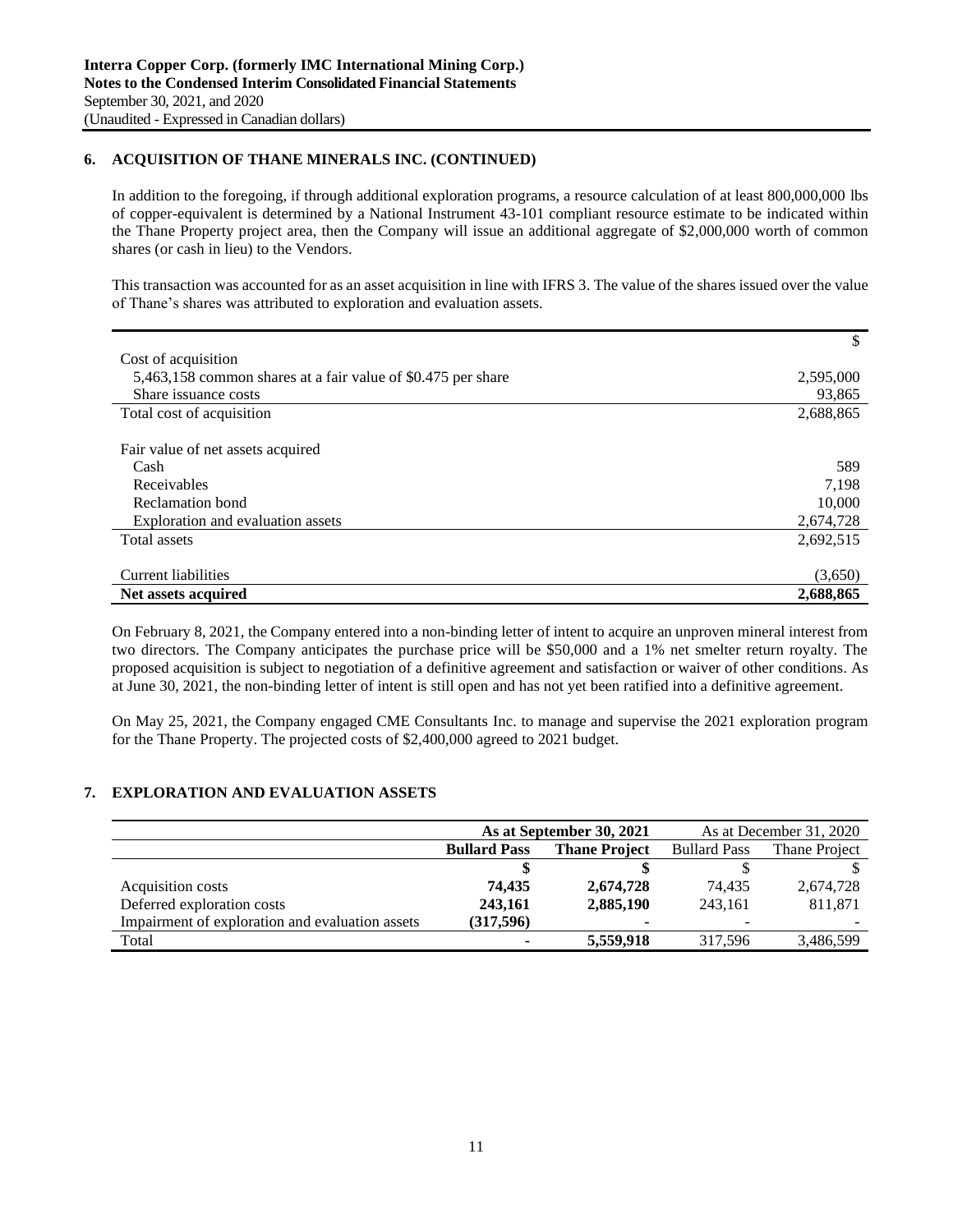# **7. EXPLORATION AND EVALUATION ASSETS (CONTINUED)**

|                                                 | <b>Bullard Pass</b> | <b>Thane Project</b> | <b>Total</b> |
|-------------------------------------------------|---------------------|----------------------|--------------|
|                                                 |                     |                      | S            |
| Balance at January 1, 2020                      | 266,165             |                      | 266,165      |
| <b>Exploration costs</b>                        |                     |                      |              |
| Prospecting                                     | 13,923              | 811,871              | 825,794      |
| Acquisition costs                               |                     |                      |              |
| Claim registration                              | 37,508              |                      | 37,508       |
| Acquisition of Thane                            |                     | 2,674,728            | 2,674,728    |
| <b>Balance at December 31, 2020</b>             | 317,596             | 3,486,599            | 3,804,195    |
| <b>Exploration</b> costs                        |                     |                      |              |
| Drilling expenditures                           |                     | 737,550              | 737,550      |
| Prospecting                                     |                     | 534,514              | 534,514      |
| Camp costs                                      |                     | 299,849              | 299,849      |
| Aircraft rental                                 |                     | 388,942              | 388,942      |
| Geological consulting                           |                     | 62,875               | 62,875       |
| Assaying                                        |                     | 49,589               | 49,589       |
| Impairment of exploration and evaluation assets | (317, 596)          |                      | (317,596)    |
| <b>Balance at September 30, 2021</b>            |                     | 5,559,918            | 5,559,918    |

#### a) Bullard Pass Project

The Company has 171 mineral claims in the vicinity of the Harcuvar and Harquahala Mountains, Yavapai County, Arizona, United States. On February 1, 2019, the Company completed the spin out transaction to acquire the mineral property claims described above.

Effective September 1, 2021, the Company decided not to pursue further work on the Bullard Pass project in Arizona, in order to focus 100% efforts and company resources on the Thane Project. As a result, the Company expensed all costs incurred on the property as an impairment of exploration and evaluation assets of \$317,596.

# b) Thane Project

The Thane Property (see Note 6) comprises 50,904 acres of contiguous claims located in the Quesnel Terrane of northcentral British Columbia. The northern part of the Quesnel Terrane extends from south of the Mt. Milligan Mine northward to the Kemess Mine, with the Thane Property located midway between these two copper-gold porphyry deposits. This property includes several highly prospective mineralized areas identified to date, including the "Cathedral Area" on which the Company's exploration is currently focused.

# **8. EQUITY**

### **a) Authorized share capital**

The authorized share capital of the Company consists of unlimited common shares with no par value.

### **b) Shares issued**

During the nine months ended September 30, 2021, the Company had the following share transactions:

i) On April 16, 2021, the Company closed the first tranche of a non-brokered private placement financing comprising 6,486,870 flow-through units ("FT Units") at a price of \$0.20 per FT Unit for gross proceeds of \$1,297,374, and 835,000 standard equity units ("Units") at a price of \$0.15 per Unit for gross proceeds of \$125,250.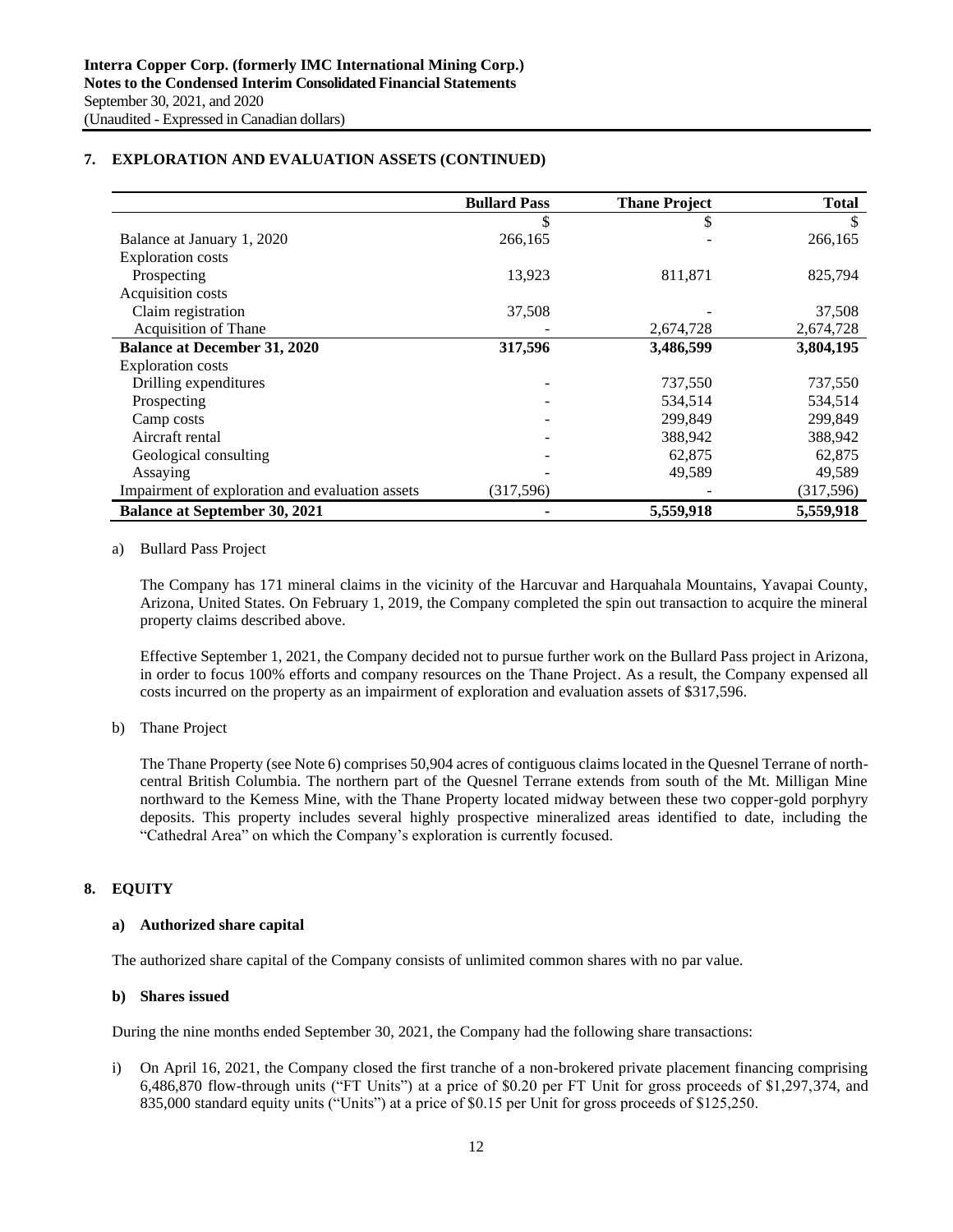- ii) On May 19, 2021, the Company closed the second tranche of the non-brokered private placement financing comprising 2,386,870 FT Units at a price of \$0.20 per FT Unit for gross proceeds of \$477,374, and 5,176,366 Units at a price of \$0.15 per Unit for gross proceeds of \$776,455.
- iii) On May 28, 2021, the Company closed the third and final tranche of the non-brokered private placement financing comprising 166,667 Units at \$0.15 per Unit for gross proceeds of \$25,000.

A total of \$1,175,537 of the gross proceeds from the FT Units was allocated on a proportionate basis to share capital and \$599,211 was allocated to warrant reserve. A total of \$614,769 of the gross proceeds from the Units was allocated on a proportionate basis to share capital and \$311,936 was allocated to warrant reserve. Net proceeds from the issuance of the Units will be used for working capital purposes. The gross proceeds raised from the issuance of the FT Units will be used by the Company to fund expenditures at the Thane Project that qualify as "Canadian Exploration Expenses" ("CEE") and "flow-through mining expenditures", as those terms are defined in the Income Tax Act (Canada).

Pursuant to the FT Unit and Unit financings, the Company incurred \$175,921 of share issuance costs including \$66,454 fair value for 554,778 broker warrants exercisable at \$0.20 with a two-year term (see Warrants below), of which \$116,449 of the fair value was allocated on a proportionate basis to share capital and \$59,472 was allocated to warrant reserve.

Each FT Unit consists of one common share in the capital of the Company that qualifies as a 'flow-through share' for the purposes of the Income Tax Act (Canada) and one non-flow-through common share purchase warrant exercisable at \$0.30 for 24 months from the date of issuance into a common share in the capital of the Company. Each Unit consists of one common share and one warrant exercisable at \$0.30 for 24 months from the date of issuance into a common share.

iv) During the nine months ended September 30, 2021, the Company issued 1,200,000 common shares on the exercise of 1,200,000 warrants for gross proceeds of \$60,000.

During the year ended December 31, 2020, the Company had the following share transactions:

- i) On February 24, 2020, the Company issued 3,110,000 units at a price of \$0.25 per unit for total proceeds of \$777,500. Each unit consists of one common share and one common share purchase warrant entitling the holder to acquire one additional common share of the Company at a price of \$0.40 for a period of two years. In addition, 87,000 finder's warrants were issued at the same terms, cash finders' fees of \$21,750 were paid.
- ii) On April 16, 2020, the Company entered into a 24 month draw down equity financing facility (the 'Investment Agreement") of up to \$8,000,000 with Alumina Partners (Ontario) Ltd. ('Alumina"), an affiliate of Alumina Partners LLC, a New York based private equity firm, for the purpose of continuing its growth strategy through exploration and acquisition. The Investment Agreement details the purchase of up to \$8,000,000 of the Company's units, each unit consisting of one common share and one common share purchase warrant, at discounts ranging between 15% to 25% of the market price of the common shares. The financing is at the mutual consent of the Company and Alumina, throughout the 24-month term of the Investment Agreement. The exercise price of the purchase warrants will be at a 50% premium over the market price of the common shares with a 60 month term from the date of closing. There are no upfront fees or interest associated with the use of the use of the draw down facility. There has been no draw down to date.
- iii) On May 14, 2020, the Company closed a brokered private placement financing (the "Offering") consisting of units and flow-through shares as led by Gravitas Securities Inc. for total gross proceeds of \$1,768,720. The private placements consists of:
	- (a) 3,143,166 units of the Company at a price of \$0.48 per unit for gross proceeds of \$1,508,720; and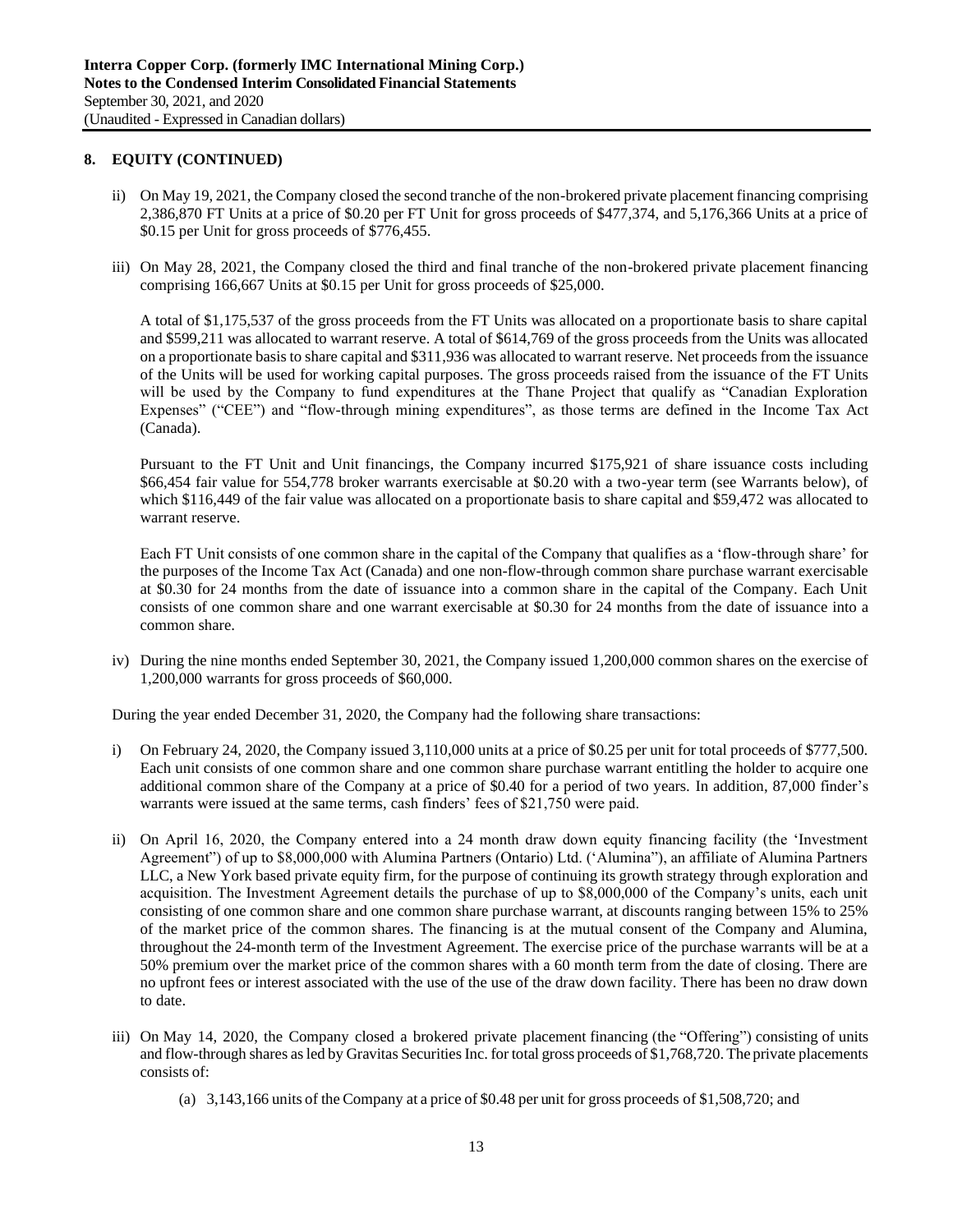- (b) 400,000 common shares issued on a flow-through basis at a price of \$0.65 per flow-through share for gross proceeds of \$260,000 (the "Flow-Through Offering").
- (c) 177,158 shares were issued as compensation.

Each unit consists of one common share in the capital of the Company and one common share purchase warrant. Each warrant entitles the holder to purchase one additional common share of the Company at an exercise price of \$0.60 for a period of two years from the date of issuance. The warrants and the broker warrants are subject to accelerated expiry if the volume weighted average closing price of the common shares on the CSE is equal to or greater than \$0.88 for a period of ten consecutive trading days, in which case the Company will have the option, but not the obligation, to accelerate the expiry to 20 days from the date.

In connection with the Offering, the Company paid the agent a cash fee of \$141,498. Additionally, the Company issued 251,453 broker unit warrants to the agents. Each broker unit warrant entitles the holder to acquire one unit at any time for a period of two years from the date of issuance at an exercise price of \$0.48 per broker unit warrant. Each broker unit consists of one common share and one share purchase warrant exercisable into an additional common share at an exercise price of \$0.60 per share for a period of two years.

The Company also issued 32,000 broker flow-through warrants to the agents. Each broker flow- through warrant entitles the holder to acquire one common share of the Company at any time for a period of two years from the date of issuance at an exercise price of \$0.70 per common share. The Company also paid the agents a corporate finance fee paid by the issuance of 20,000 common shares and 157,158 broker warrants at an exercise price of \$0.60 per common share for a period of two years.

iv) On July 17, 2020, the Company announced it had completed its non-brokered flow-through private placement offering previously announced on June 26, 2020, issuing an aggregate of 3,333,334 flow-through units of the Company at a price of \$0.30 per flow-through unit for gross proceeds of \$1,000,000. Each flow-through unit will be comprised of one common share of the Company that qualifies as a "flow-through share" for the purposes of the Income Tax Act (Canada) and one-half of one common share purchase warrant (each whole common share purchase warrant, a "Warrant"). Each Warrant will entitle the holder to purchase one additional common share of the Company at a price of \$0.40 at any time prior to the date that is twenty-four (24) months following the closing date of the offering.

### **c) Warrants**

On April 18, 2021, 1,500,000 \$0.05 warrants expired without exercise. As of September 30, 2021, the following warrants were outstanding:

|                           | Warrants       | Weighted average<br>exercise price |
|---------------------------|----------------|------------------------------------|
|                           | #              |                                    |
| <b>January 1, 2020</b>    | 20,646,150     | 0.05                               |
| Exercised                 | (14, 476, 922) | 0.06                               |
| <b>Issued</b>             | 8,296,152      | 0.30                               |
| <b>December 31, 2020</b>  | 14,465,380     | 0.32                               |
| Exercised                 | (1,200,000)    | 0.05                               |
| <b>Issued</b>             | 15,606,551     | 0.30                               |
| Expired                   | (1,500,000)    | 0.05                               |
| <b>September 30, 2021</b> | 27,371,931     | 0.34                               |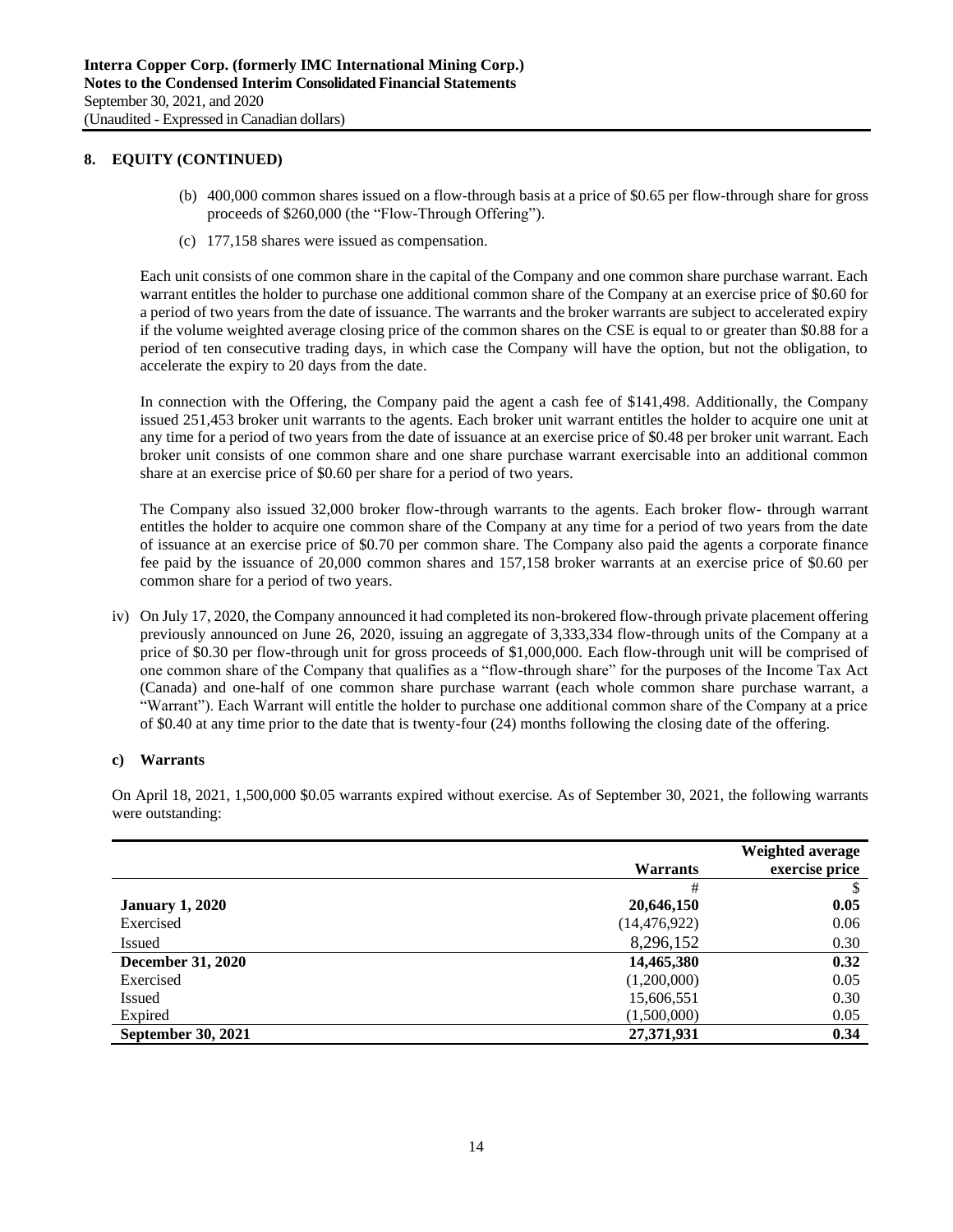| <b>Expiry date</b>        | <b>Warrants</b> | <b>Exercise price</b> | <b>Remaining life</b> |
|---------------------------|-----------------|-----------------------|-----------------------|
|                           | #               | \$                    |                       |
| October 15, 2021          | 3,469,228       | 0.16                  | 0.04                  |
| February 21, 2022         | 3,197,000       | 0.40                  | 0.39                  |
| May 13, 2022              | 3,300,324       | 0.60                  | 0.62                  |
| May 13, 2022              | 32,000          | 0.70                  | 0.62                  |
| July 22, 2022             | 1,766,828       | 0.40                  | 0.81                  |
| April 16, 2023            | 7,321,870       | 0.30                  | 1.54                  |
| April 16, 2023            | 398,781         | 0.20                  | 1.54                  |
| May 19, 2023              | 144.331         | 0.20                  | 1.63                  |
| May 19, 2023              | 7,563,236       | 0.30                  | 1.63                  |
| May 28, 2023              | 11,666          | 0.20                  | 1.66                  |
| May 28, 2023              | 166,667         | 0.30                  | 1.66                  |
| <b>September 30, 2021</b> | 27,371,931      | 0.34                  | 1.08                  |

### **d) Unit warrants**

In connection with the private placement closed on May 13, 2020, the Company issued 251,453 broker unit warrants (the "Unit Warrants"). Each Unit Warrant is exercisable at \$0.48 for a period of two years, and when exercised converts into one common share and one common share purchase warrant exercisable at \$0.60 for a period of two years from the date of issuance.

#### **e) Options**

On July 12, 2019, the Company adopted an equity incentive plan (the "Plan") whereby up to 20% of the outstanding shares of the Company as of the date of grant have been reserved for the grant and issuance to its employees, officers, directors, and consultants. Awards that may be granted under the Plan to eligible persons include stock options, restricted share rights and deferred share units. With respect to stock options, the exercise price of any stock option may not be set at less than the minimum price permitted by the CSE. The aggregate number of options granted to any one individual during any 12-month period may not exceed 5% of the issued shares of the Company, or 2% in the case of consultants and investor relations representatives.

Stock options are exercisable for a period of five years from the date of granting or such greater (maximum 10 years) or lesser period as determined by the board of directors of the Company (the "Board"). The Board also determines vesting of stock options; however, stock options granted to any person engaged in investor relations activities will vest over a period of not less than 12 months with no more than 25% of the stock options vesting in any three-month period.

On July 3, 2020, the Company granted 4,150,000 stock options with an exercise price of \$0.30 and expiration date of July 3, 2025, to consultants. A total of 1,037,500 of these stock options vested immediately and the remainder vest over 24 months.

On November 9, 2020, the Company granted 1,000,000 stock options with an exercise price of \$0.19 and expiration date of November 9, 2025 to officers and/or directors of the Company. These stock options vest over a period of 16 months.

On January 5, 2021, the Company granted 2,100,000 stock options with an exercise price of \$0.25 and expiration date of January 5, 2026, to consultants and a director of the Company. These stock options vest over a period of 18 months.

On January 13, 2021, the Company announced it has appointed Freeform Communications Inc. ("Freeform") to provide investor relations and on-line marketing services. Under the terms of the agreement, Freeform has been engaged for a 6 month term at \$4,000 per month. The Company also granted to Freeform 250,000 stock options that vest over a period of 18 months with an exercise price of \$0.25 and an expiration date of January 12, 2023.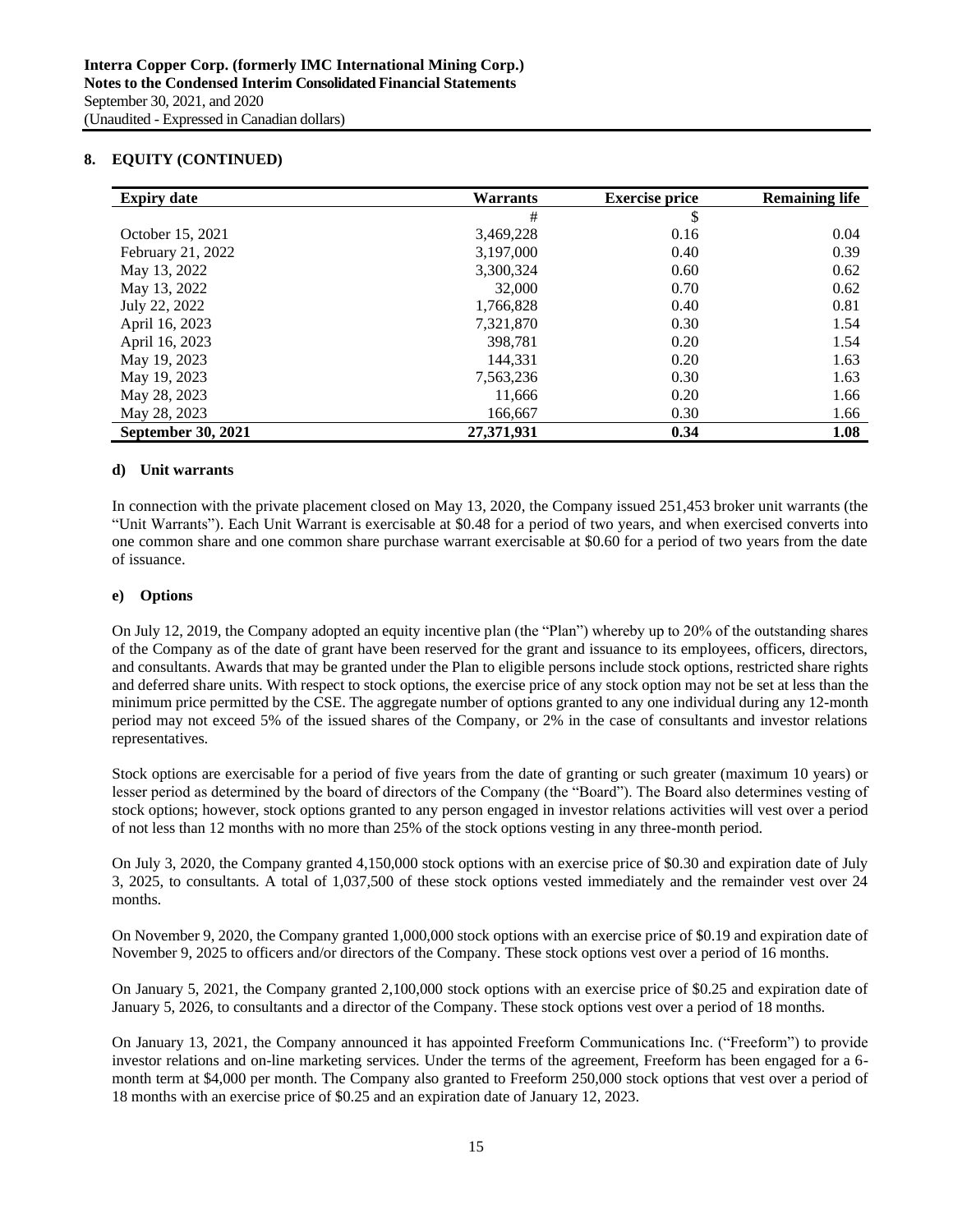On March 1, 2021, the Company granted 400,000 stock options that vest over a period of 18 months with an exercise price of \$0.25 and an expiration date of March 1, 2024, to a consultant.

On July 6, 2021, the Company granted 1,800,000 stock options that vest over a period of 18 months with an exercise price of \$0.22 and an expiration date of July 6, 2026, to a director, an officer, and an officer/director.

On July 28, 2021, the Company granted 600,000 stock options that vest over a period of 18 months with an exercise price of \$0.22 and an expiration date of July 28, 2026, to a director.

During the three and nine months ended September 30, 2021, the Company recorded \$232,040 and \$610,020, respectively of share-based payment expense related to stock options granted by the Company (three and nine months ended September 30, 2020 - \$nil and \$nil, respectively).

The fair value of stock options granted has been estimated using the Black-Scholes pricing model with the following assumptions:

|                                         | Jul 6, 2021  | Jul 28, 2021 | Mar 1, 2021 |
|-----------------------------------------|--------------|--------------|-------------|
| Strike price                            | \$0.25       | \$0.25       | \$0.25      |
| Risk free interest rate                 | 0.66%        | $0.55\%$     | 0.34%       |
| Expected option life (years)            | 5 years      | 5 years      | 3 years     |
| Annualized volatility                   | 115%         | 115%         | 119%        |
| Dividend payments during life of option | Nil          | Nil          | Nil         |
| Expected forfeiture rate                | Nil          | Nil          | Nil         |
|                                         |              |              |             |
|                                         |              |              |             |
|                                         | Jan 13, 2021 | Jan 5, 2021  | Nov 9, 2020 |
| Strike price                            | \$0.25       | \$0.25       | \$0.19      |
| Risk free interest rate                 | 0.18%        | 0.39%        | 0.27%       |
| Expected option life (years)            | 2 years      | 5 years      | 5 years     |
| Annualized volatility                   | 119%         | 120%         | 110%        |

|                                         | July 3, 2020 | 2019            |
|-----------------------------------------|--------------|-----------------|
| Strike price                            | \$0.30       | \$0.32          |
| Risk free interest rate                 | 0.5%         | 1.34%           |
| Expected option life (years)            | 5 years      | 5 years         |
| Annualized volatility                   | 110%         | 110%            |
| Dividend payments during life of option | Nil          | N <sub>il</sub> |
| Expected forfeiture rate                | Nil          | Nil             |

Expected forfeiture rate Nil Nil Nil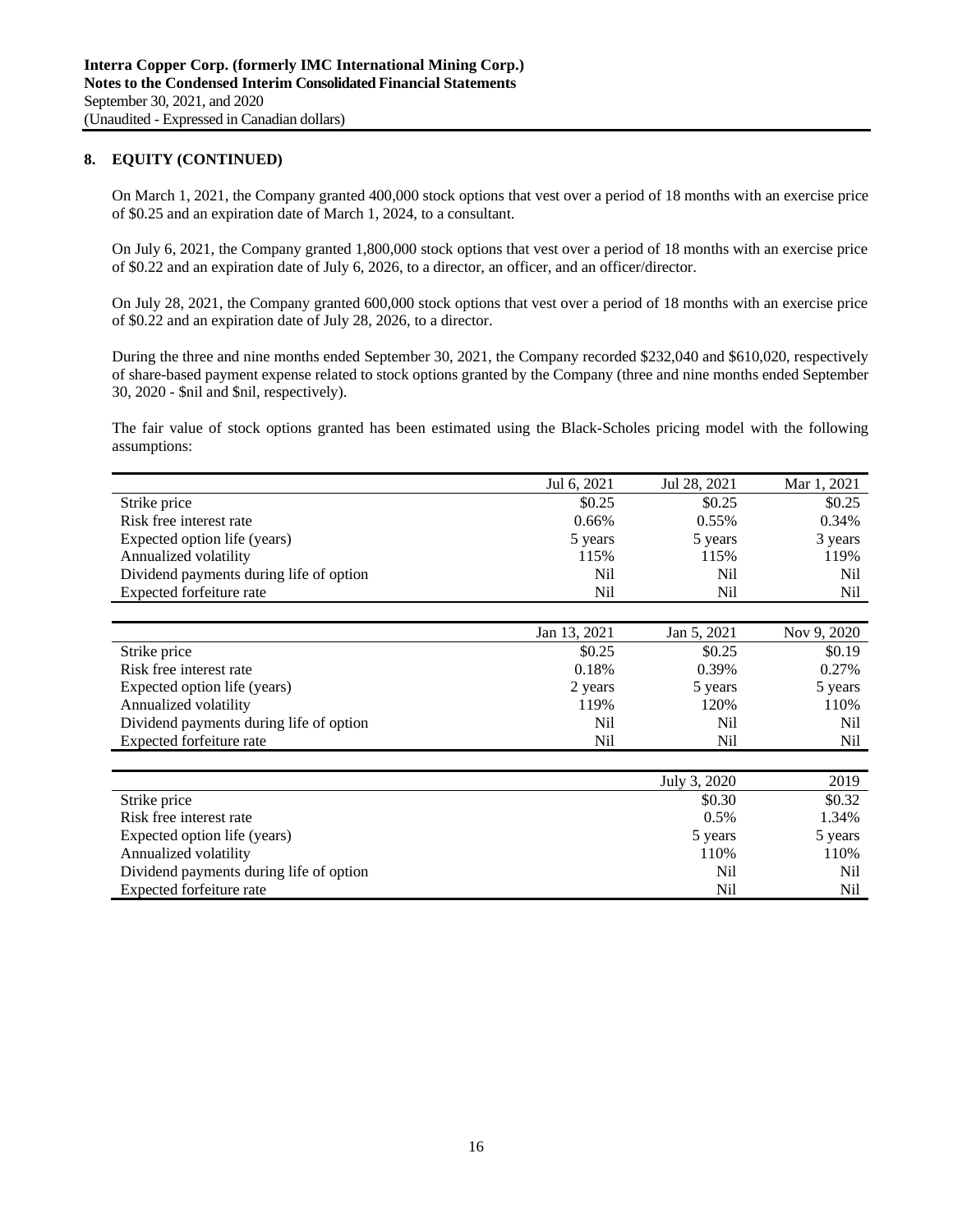As at September 30, 2021, 9,722,500 options were outstanding (December 31, 2020 - 6,235,000) and had a weighted average remaining life of 4.18 years (December 31, 2020 - 4.32 years). The following stock options are issued under the stock option plan:

|                                   | <b>Options</b> | Weighted average exercise price |
|-----------------------------------|----------------|---------------------------------|
|                                   | #              |                                 |
| <b>Balance, January 1, 2020</b>   | 2,895,000      | 0.26                            |
| Options granted                   | 5,150,000      | 0.25                            |
| Options expired/cancelled         | (1,810,000)    | 0.24                            |
| <b>Balance, December 31, 2020</b> | 6,235,000      | 0.26                            |
| Options granted                   | 5,150,000      | 0.24                            |
| Options expired/cancelled         | (1,662,500)    | 0.25                            |
| Balance, September 30, 2021       | 9,722,500      | 0.25                            |

| <b>Expiry date</b>                 | <b>Options</b><br>outstanding | <b>Options</b><br>exercisable | <b>Exercise price</b> | <b>Remaining</b><br>contractual life |
|------------------------------------|-------------------------------|-------------------------------|-----------------------|--------------------------------------|
|                                    | #                             | #                             | \$                    | years                                |
| June 9, 2022                       | 15,000                        | 15,000                        | 0.25                  | 0.94                                 |
| January 12, 2023                   | 250,000                       | 125,000                       | 0.25                  | 1.54                                 |
| July 22, 2023                      | 170,000                       | 170,000                       | 0.50                  | 2.06                                 |
| March 1, 2024                      | 400,000                       | 200,000                       | 0.25                  | 2.67                                 |
| September 24, 2024                 | 650,000                       | 650,000                       | 0.16                  | 3.24                                 |
| July 3, 2025                       | 3,187,500                     | 2.650,000                     | 0.30                  | 4.01                                 |
| November 9, 2025                   | 950,000                       | 725,000                       | 0.19                  | 4.36                                 |
| January 5, 2026                    | 1,700,000                     | 850,000                       | 0.25                  | 4.52                                 |
| July 6, 2026                       | 1,800,000                     | 450,000                       | 0.22                  | 5.02                                 |
| July 28, 2026                      | 600,000                       | 150,000                       | 0.22                  | 5.08                                 |
| <b>Outstanding and exercisable</b> | 9,722,500                     | 5,985,000                     | 0.25                  | 4.18                                 |

### **f) Shares to be issued**

During the nine months ended September 30, 2021, the Company received \$151,500 in proceeds for a non-brokered private placement which was closed on October 29, 2021 (see Note 13).

# **9. RELATED PARTY DISCLOSURES**

Key management personnel are the directors and officers of the Company. Management compensation transactions for the three and nine months ended September 30, 2021, and 2020 are summarized as follows:

|                                 | Three months ended September 30, |        | Nine months ended September 30, |        |
|---------------------------------|----------------------------------|--------|---------------------------------|--------|
|                                 | 2021                             | 2020   | 2021                            | 2020   |
|                                 |                                  |        |                                 |        |
| <b>Exploration expenditures</b> | 1,600,710                        |        | 1,610,228                       |        |
| Share-based payments            | 232,040                          |        | 610,020                         |        |
| Management fees                 | 75.477                           | 37.139 | 189,527                         | 74,139 |
| Directors' fees                 | 10,636                           |        | 31,268                          |        |
| Total                           | 1,918,863                        | 37,139 | 2,441,043                       | 74,139 |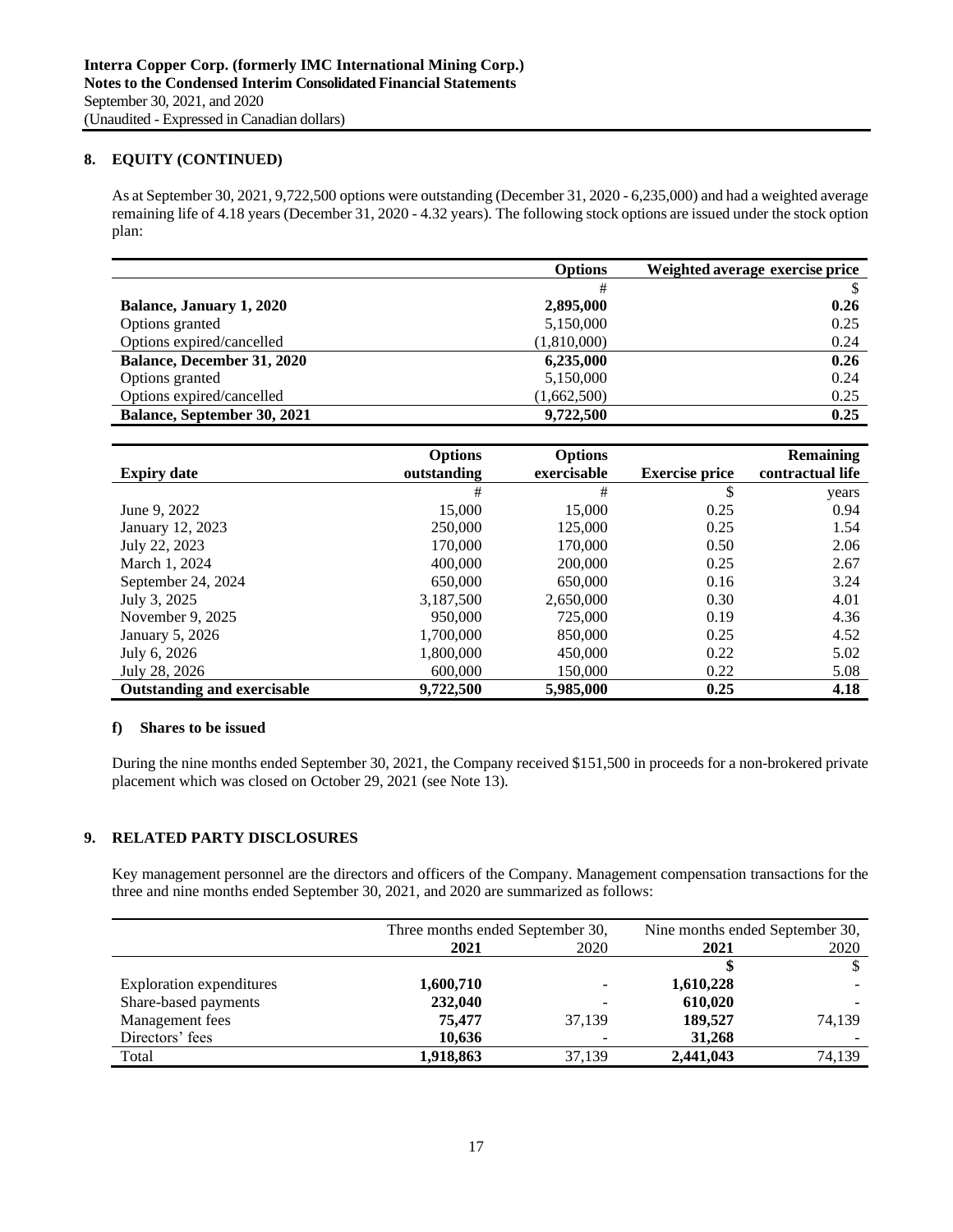# **9. RELATED PARTY DISCLOSURES (CONTINUED)**

CEO - During the three and nine months ended September 30, 2021, \$32,806 and \$88,306, respectively (three and nine months ended September 30, 2020 - \$27,000 and \$75,000, respectively), was paid to companies controlled by directors of the Company for CEO-related services.

COO - During the three and nine months ended September 30, 2021, \$6,000 and \$19,050, respectively (three and nine months ended September 30, 2020 - \$nil and \$nil, respectively), was paid to an officer of the Company for COO-related services.

During the three and nine months ended September 30, 2021, \$1,600,710 and \$1,610,228, respectively (three and nine months ended September 30, 2020 - \$nil and \$nil, respectively), was paid to a company controlled by an officer and director of the Company for exploration program costs and associated management services.

CFO - During three and nine months ended September 30, 2021, \$27,408 and \$53,908, respectively (three and nine months ended September 30, 2020 - \$10,500 and \$21,655, respectively), was paid to companies controlled by officers of the Company for CFO-related services provided.

Corporate Secretary - During the three and nine months ended September 30, 2021, \$9,263 and \$28,263, respectively three and nine months ended September 30, 2020 - \$9,000 and \$11,984, respectively), was paid to a company controlled by an officer of the Company for corporate secretarial-related services provided.

As at September 30, 2021, there was \$535,542 (2020 - \$nil) included in accounts payable and accrued liabilities for amounts due to a related party.

# **10. MANAGEMENT OF CAPITAL**

The Company's objective when managing capital is to safeguard the Company's ability to continue as a going concern such that it can provide returns for shareholders and benefits for other stakeholders. The management of the capital structure is based on the funds available to the Company to support the acquisition, exploration, and development of mineral properties and to maintain the Company in good standing with the various regulatory authorities. To maintain or adjust its capital structure, the Company may issue new shares, sell assets to settle liabilities, issue debt instruments or return capital to its shareholders. The Company monitors its capital structure and makes adjustments in light of changes in economic conditions and the risk characteristics of the underlying assets.

# **11. RISK MANAGEMENT**

### **Financial risk management**

The Company may be exposed to risks of varying degrees of significance which could affect its ability to achieve its strategic objectives. The main objectives of the Company's risk management processes are to ensure that risks are properly identified and that the capital base is adequate in relation to those risks. The principal risks to which the Company is exposed are described below.

### *Capital risk*

The Company manages its capital to ensure that there are adequate capital resources for the Company to maintain operations. The capital structure of the Company consists of share capital.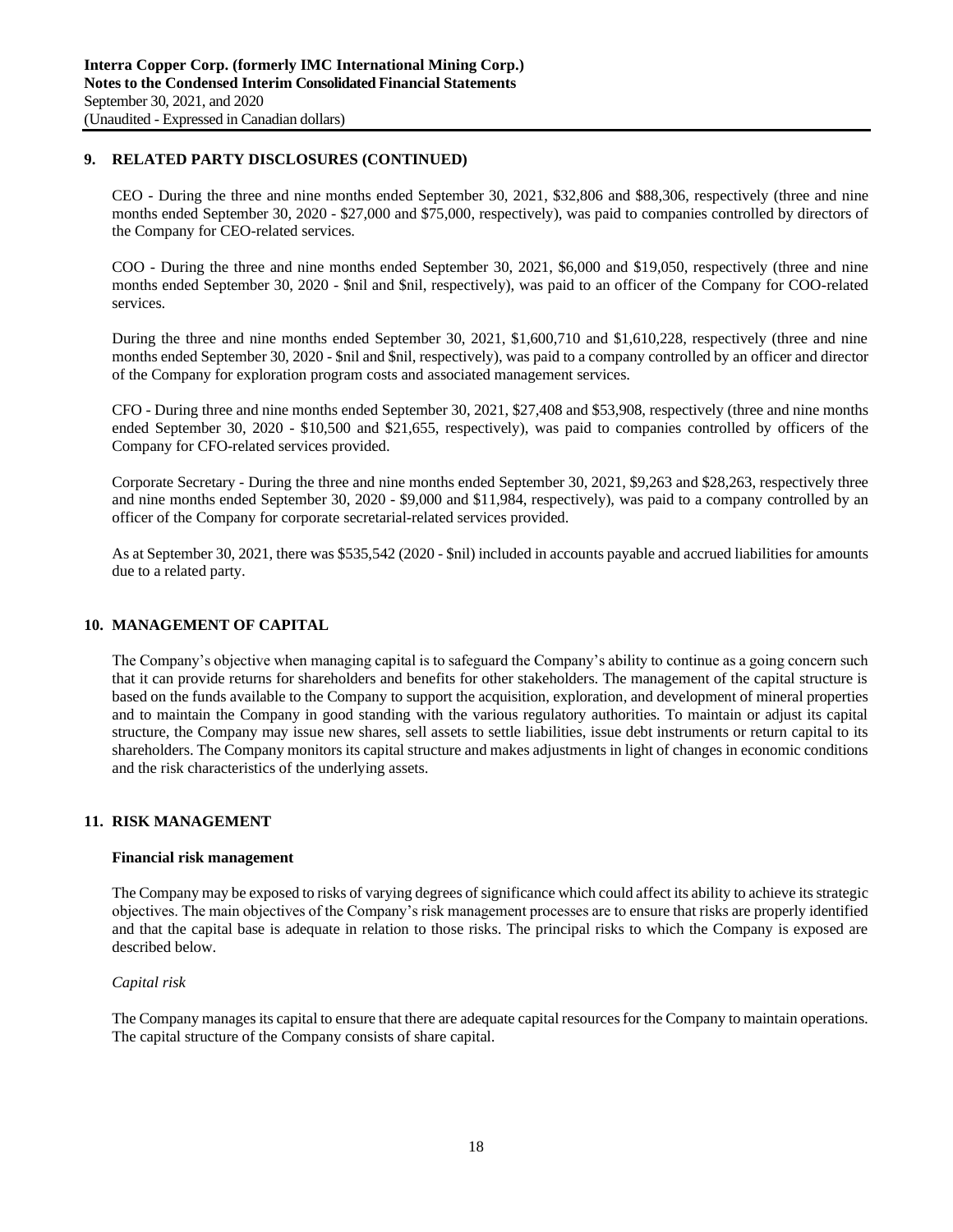# **11. RISK MANAGEMENT (CONTINUED)**

#### *Credit risk*

Credit risk is the risk that a counter party will be unable to pay any amounts owed to the Company. Management's assessment of the Company's exposure to credit risk is low.

#### *Liquidity risk*

Liquidity risk is the risk that the Company is not able to meet its financial obligations as they fall due. As at September 30, 2021, the Company's working capital is \$1,044,528 (2020 - \$1,149,233), and it does not have any long-term monetary liabilities. The Company may seek additional financing through debt or equity offerings, but there can be no assurance that such financing will be available on terms acceptable to the Company or at all. Any equity offering will result in dilution to the ownership interests of the Company's shareholders and may result in dilution to the value of such interests. The Company's approach to managing liquidity risk is to ensure that it will have sufficient liquidity to meet liabilities when due. As at September 30, 2021, the Company has cash of \$991,912, GST/HST recoverable of \$107,598, and accounts payable and accrued liabilities of \$631,964.

#### *Market risk*

Market risk incorporates a range of risks. Movements in risk factors, such as market price risk and currency risk, affect the fair values of financial assets and liabilities. The Company is not exposed to these risks.

#### **Fair value of financial instruments**

As at September 30, 2021, and December 31, 2020, the Company's financial instruments consist of cash, prepaid expenses and acquisition deposits, sales tax receivable, restricted cash, and accounts payable and accrued liabilities. Cash, sales tax receivable and restricted cash are measured at amortized cost. Accounts payable and accrued liabilities are measured at amortized cost.

IFRS requires disclosures about the inputs to fair value measurements for financial assets and liabilities recorded at fair value, including their classification within a hierarchy that prioritizes the inputs to fair value measurement.

The three levels of hierarchy are:

Level 1 – Quoted prices in active markets for identical assets or liabilities;

Level 2 – Inputs other than quoted prices included in Level 1 that are observable for the asset or liability, either directly (e.g., as prices) or indirectly (e.g., derived from prices); and

Level 3 – Inputs for the asset or liability that are not based on observable market data.

Cash is measured at fair value using level 1 inputs. The carrying value of accounts payable approximates its fair values due to its short-term to maturity. Assets and liabilities are classified on the lowest level of input that is significant to the fair value measurement.

# **12. FLOW-THROUGH SHARES**

The Company entered into flow-through share subscription agreements on May 14, 2020, and July 17, 2020 (Note 8) whereby it is committed to incur on or before December 31, 2021, a total of \$1,260,000 of qualifying Canadian exploration expenditures. The value of the flow-through units in excess of the quoted market value of shares on the date of issuance and the fair value of share purchase warrants issued was not set up as a liability at the time these shares were issued.